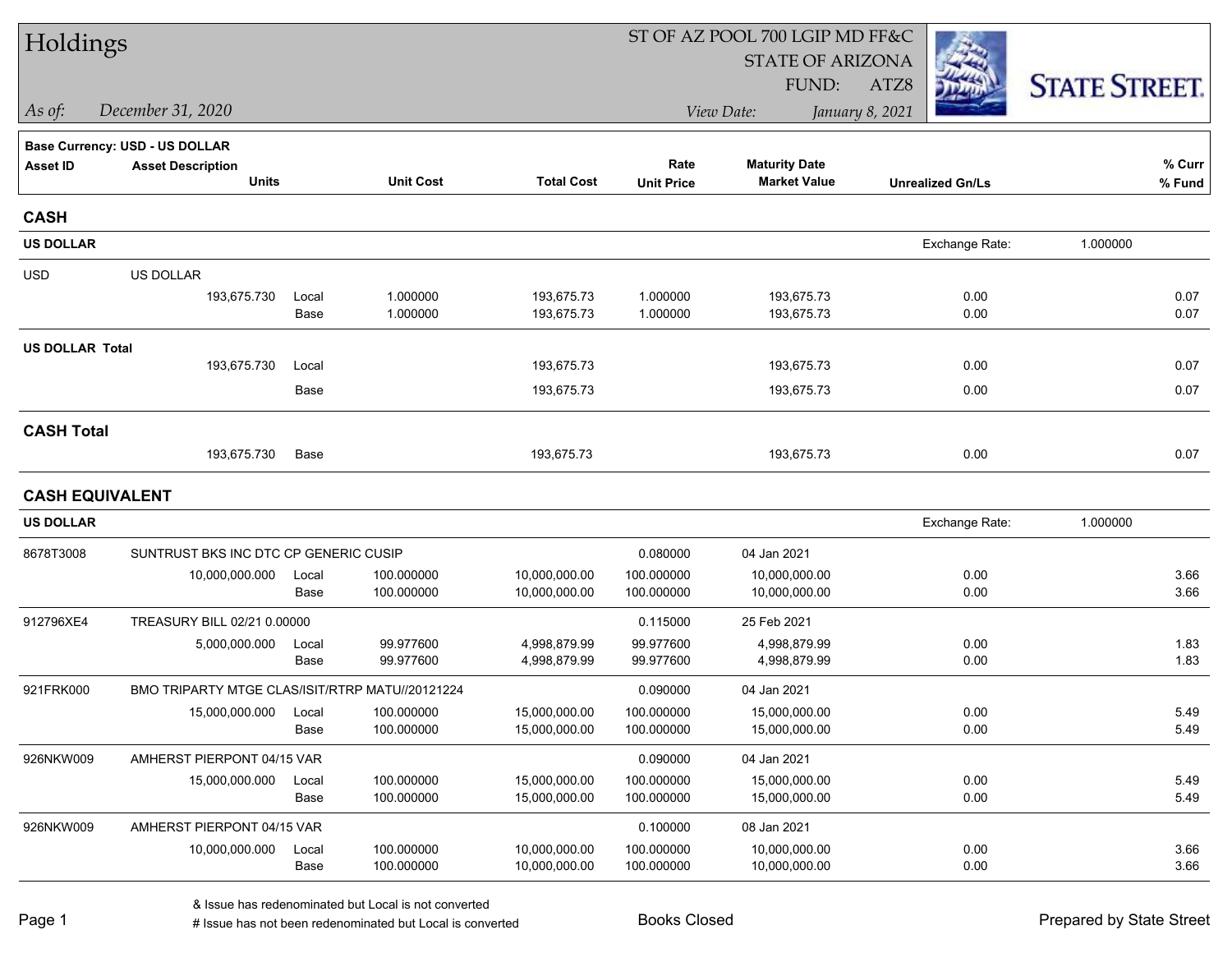| <b>Holdings</b> |  |
|-----------------|--|
|-----------------|--|

### ST OF AZ POOL 700 LGIP MD FF&C

STATE OF ARIZONA

FUND:

**Maturity Date**



**% Fund**

**% Curr**

*December 31, 2020 As of: View Date: January 8, 2021*

**Base Currency: USD - US DOLLAR**

ATZ8

|                     | <b>Units</b>                                     |       | <b>Unit Cost</b> | <b>Total Cost</b> | <b>Unit Price</b> | <b>Market Value</b> | <b>Unrealized Gn/Ls</b> | % Fun    |
|---------------------|--------------------------------------------------|-------|------------------|-------------------|-------------------|---------------------|-------------------------|----------|
| 927YHY004           | RBC CAPITAL MARKETS REPO 04/16 VAR               |       |                  |                   | 0.080000          | 13 Jan 2021         |                         |          |
|                     | 15,000,000.000                                   | Local | 100.000000       | 15,000,000.00     | 100.000000        | 15,000,000.00       | 0.00                    | 5.49     |
|                     |                                                  | Base  | 100.000000       | 15,000,000.00     | 100.000000        | 15,000,000.00       | 0.00                    | 5.49     |
| 935MUR901           | <b>WESTERN ALLIANCE BANK</b>                     |       |                  |                   | 0.150000          | 01 Apr 2021         |                         |          |
|                     | 15,000,000.000                                   | Local | 100.000000       | 15,000,000.00     | 100.000000        | 15,000,000.00       | 0.00                    | 5.49     |
|                     |                                                  | Base  | 100.000000       | 15,000,000.00     | 100.000000        | 15,000,000.00       | 0.00                    | 5.49     |
| 979QHR003           | SOUTH STREET REPO                                |       |                  |                   | 0.030000          | 04 Jan 2021         |                         |          |
|                     | 1,504,907.020                                    | Local | 100.000000       | 1,504,907.02      | 100.000000        | 1,504,907.02        | 0.00                    | 0.55     |
|                     |                                                  | Base  | 100.000000       | 1,504,907.02      | 100.000000        | 1,504,907.02        | 0.00                    | 0.55     |
| 985FHY004           | MITSUBISHI UFJ REPO                              |       |                  |                   | 0.080000          | 11 Jan 2021         |                         |          |
|                     | 10,000,000.000                                   | Local | 100.000000       | 10,000,000.00     | 100.000000        | 10,000,000.00       | 0.00                    | 3.66     |
|                     |                                                  | Base  | 100.000000       | 10,000,000.00     | 100.000000        | 10,000,000.00       | 0.00                    | 3.66     |
| US DOLLAR Total     |                                                  |       |                  |                   |                   |                     |                         |          |
|                     | 96,504,907.020                                   | Local |                  | 96,503,787.01     |                   | 96,503,787.01       | 0.00                    | 35.31    |
|                     |                                                  | Base  |                  | 96,503,787.01     |                   | 96,503,787.01       | 0.00                    | 35.31    |
|                     | <b>CASH EQUIVALENT Total</b>                     |       |                  |                   |                   |                     |                         |          |
|                     | 96,504,907.020                                   | Base  |                  | 96,503,787.01     |                   | 96,503,787.01       | 0.00                    | 35.31    |
| <b>FIXED INCOME</b> |                                                  |       |                  |                   |                   |                     |                         |          |
| US DOLLAR           |                                                  |       |                  |                   |                   |                     | Exchange Rate:          | 1.000000 |
| 30218HAA5           | EXPORT LEASING 2009 LLC US GOVT GUAR 08/21 1.859 |       |                  |                   | 1.859000          | 28 Aug 2021         |                         |          |
|                     | 27.072.210 Local                                 |       | 100.111756       | <b>88 070 27</b>  | 100E1284E         | <b>88.420.50</b>    | 25022                   | 0.03     |

|                                        |            |                                                                                  | 28 Aug 2021                                                  |           |      |
|----------------------------------------|------------|----------------------------------------------------------------------------------|--------------------------------------------------------------|-----------|------|
| 87.978.310<br>Local                    | 88.079.27  | 100.512845                                                                       | 88,429.50                                                    | 350.23    | 0.03 |
| 1.000.000.000<br>Base                  | 88.079.27  | 100.512845                                                                       | 88.429.50                                                    | 350.23    | 0.03 |
| GNMA POOL AA8339 GN 08/27 FIXED 3      |            | 3.000000                                                                         | 15 Aug 2027                                                  |           |      |
| 788.753.250<br>Local                   | 812.966.08 | 105.111729                                                                       | 829.072.18                                                   | 16.106.10 | 0.30 |
| 5.000.000.000<br>Base                  | 812,966.08 | 105.111729                                                                       | 829.072.18                                                   | 16,106.10 | 0.30 |
| GNMA II POOL MA0006 G2 04/27 FIXED 2.5 |            | 2.500000                                                                         | 20 Apr 2027                                                  |           |      |
| 695.141.530<br>Local                   | 711.537.21 | 104.360868                                                                       | 725.455.73                                                   | 13.918.52 | 0.27 |
| 4,372,786.000<br>Base                  | 711,537.21 | 104.360868                                                                       | 725.455.73                                                   | 13,918.52 | 0.27 |
|                                        |            | 100.114756<br>100.114756<br>103.069760<br>103.069760<br>102.358610<br>102.358610 | 1.859000<br>EXPORT LEASING 2009 LLC US GOVT GUAR 08/21 1.859 |           |      |

**Asset ID Asset Description Rate**

e e

# Issue has not been redenominated but Local is converted Books Closed Prepared by State Street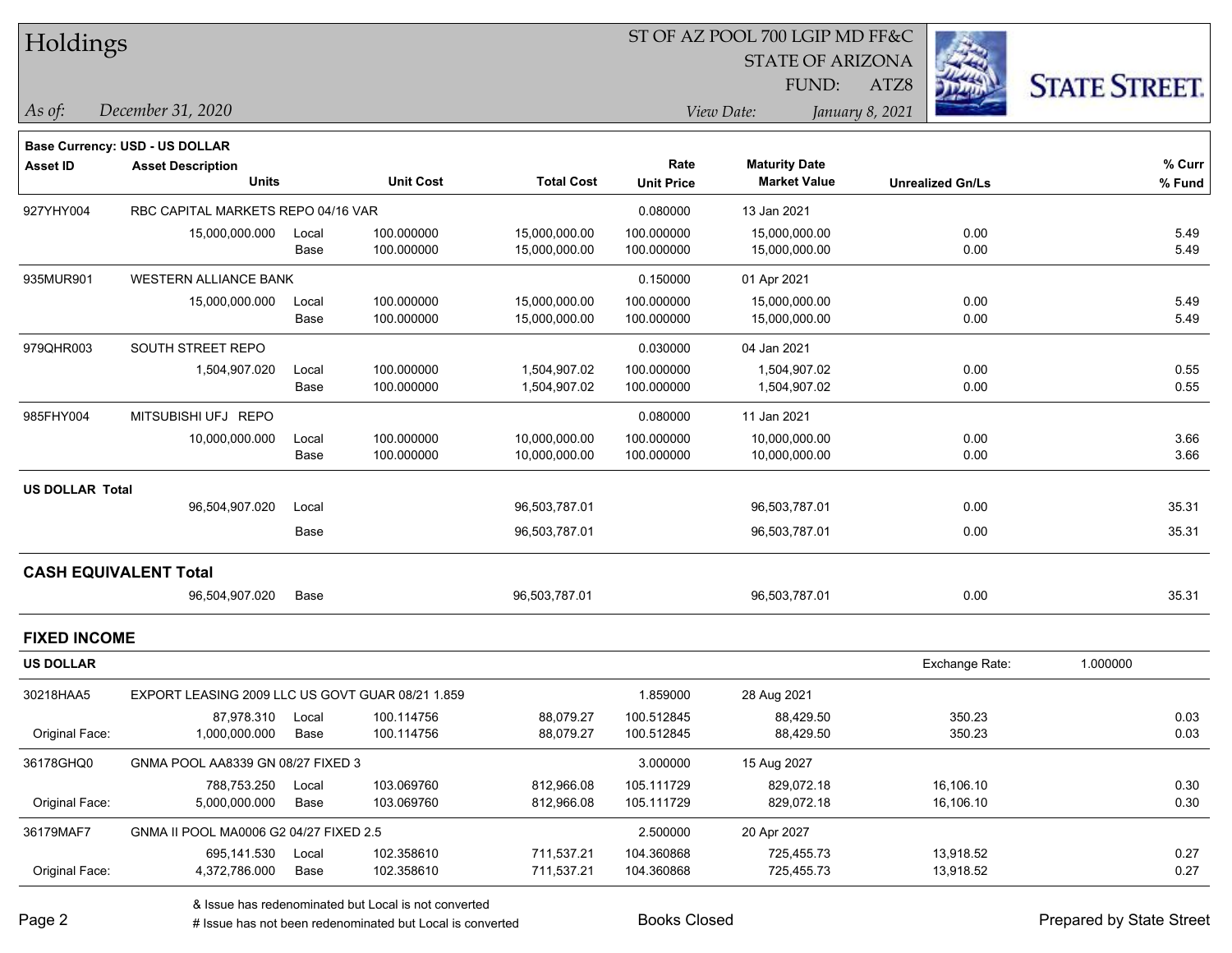## ST OF AZ POOL 700 LGIP MD FF&C

STATE OF ARIZONA

FUND:



*December 31, 2020 As of: View Date: January 8, 2021*

**Base Currency: USD - US DOLLAR**

ATZ8

| <b>Asset ID</b> | <b>Asset Description</b><br><b>Units</b>  |       | <b>Unit Cost</b> | <b>Total Cost</b> | Rate              | <b>Maturity Date</b><br><b>Market Value</b> |                         | % Curr |
|-----------------|-------------------------------------------|-------|------------------|-------------------|-------------------|---------------------------------------------|-------------------------|--------|
|                 |                                           |       |                  |                   | <b>Unit Price</b> |                                             | <b>Unrealized Gn/Ls</b> | % Fund |
| 36179MCH1       | GNMA II POOL MA0072 G2 05/27 FIXED 2.5    |       |                  |                   | 2.500000          | 20 May 2027                                 |                         |        |
|                 | 829,486.400                               | Local | 102.076869       | 846,713.75        | 104.186466        | 864,212.57                                  | 17,498.82               | 0.32   |
| Original Face:  | 5,000,000.000                             | Base  | 102.076869       | 846,713.75        | 104.186466        | 864,212.57                                  | 17,498.82               | 0.32   |
| 36179MGP9       | GNMA II POOL MA0206 G2 07/27 FIXED 3.5    |       |                  |                   | 3.500000          | 20 Jul 2027                                 |                         |        |
|                 | 468,955.350                               | Local | 103.388169       | 484,844.35        | 106.186396        | 497,966.79                                  | 13,122.44               | 0.18   |
| Original Face:  | 4,169,641.000                             | Base  | 103.388169       | 484,844.35        | 106.186396        | 497,966.79                                  | 13,122.44               | 0.18   |
| 36179NDH8       | GNMA II POOL MA1004 G2 05/43 FIXED 3      |       |                  |                   | 3.000000          | 20 May 2043                                 |                         |        |
|                 | 379,364.560                               | Local | 101.133878       | 383,666.09        | 103.379168        | 392,183.93                                  | 8,517.84                | 0.14   |
| Original Face:  | 2,000,000.000                             | Base  | 101.133878       | 383,666.09        | 103.379168        | 392,183.93                                  | 8,517.84                | 0.14   |
| 36202F3T1       | GNMA II POOL 005310 G2 02/27 FIXED 3.5    |       |                  |                   | 3.500000          | 20 Feb 2027                                 |                         |        |
|                 | 345.776.990                               | Local | 102.241323       | 353,526.97        | 105.137100        | 363.539.90                                  | 10,012.93               | 0.13   |
| Original Face:  | 2,910,888.000                             | Base  | 102.241323       | 353,526.97        | 105.137100        | 363,539.90                                  | 10,012.93               | 0.13   |
| 36225E3Y6       | GNMA II POOL 082614 G2 09/40 FLOATING VAR |       |                  |                   | 2.250000          | 20 Sep 2040                                 |                         |        |
|                 | 624,428.970                               | Local | 103.026568       | 643,327.74        | 104.493510        | 652,487.75                                  | 9,160.01                | 0.24   |
| Original Face:  | 9,450,000.000                             | Base  | 103.026568       | 643,327.74        | 104.493510        | 652,487.75                                  | 9,160.01                | 0.24   |
| 3622A2EM0       | GNMA POOL 783740 GN 12/27 FIXED 2.5       |       |                  |                   | 2.500000          | 15 Dec 2027                                 |                         |        |
|                 | 462,963.890                               | Local | 101.048136       | 467,816.38        | 104.255173        | 482,663.80                                  | 14,847.42               | 0.18   |
| Original Face:  | 2,500,000.000                             | Base  | 101.048136       | 467,816.38        | 104.255173        | 482,663.80                                  | 14,847.42               | 0.18   |
| 3622A2F31       | GNMA II POOL 783786 G2 06/28 FIXED 2.5    |       |                  |                   | 2.500000          | 20 Jun 2028                                 |                         |        |
|                 | 337,320.940                               | Local | 101.006964       | 340,717.64        | 102.418105        | 345,477.71                                  | 4,760.07                | 0.13   |
| Original Face:  | 1,500,000.000                             | Base  | 101.006964       | 340,717.64        | 102.418105        | 345,477.71                                  | 4,760.07                | 0.13   |
| 36230M3Y1       | GNMA POOL 753515 GN 11/40 FIXED 4         |       |                  |                   | 4.000000          | 15 Nov 2040                                 |                         |        |
|                 | 629,583.050                               | Local | 105.301323       | 662,959.28        | 109.200969        | 687,510.79                                  | 24,551.51               | 0.25   |
| Original Face:  | 5,872,458.000                             | Base  | 105.301323       | 662,959.28        | 109.200969        | 687,510.79                                  | 24,551.51               | 0.25   |
| 36241KZ76       | GNMA POOL 782566 GN 02/24 FIXED 5.5       |       |                  |                   | 5.500000          | 15 Feb 2024                                 |                         |        |
|                 | 15,168.940                                | Local | 101.664124       | 15,421.37         | 105.163373        | 15,952.17                                   | 530.80                  | 0.01   |
| Original Face:  | 1,000,000.000                             | Base  | 101.664124       | 15,421.37         | 105.163373        | 15,952.17                                   | 530.80                  | 0.01   |
| 36290TK65       | GNMA POOL 616917 GN 12/35 FIXED 5         |       |                  |                   | 5.000000          | 15 Dec 2035                                 |                         |        |
|                 | 25,494.250                                | Local | 104.520745       | 26,646.78         | 110.335162        | 28,129.12                                   | 1,482.34                | 0.01   |
| Original Face:  | 1,000,000.000                             | Base  | 104.520745       | 26,646.78         | 110.335162        | 28,129.12                                   | 1,482.34                | 0.01   |

# Issue has not been redenominated but Local is converted Books Closed Prepared by State Street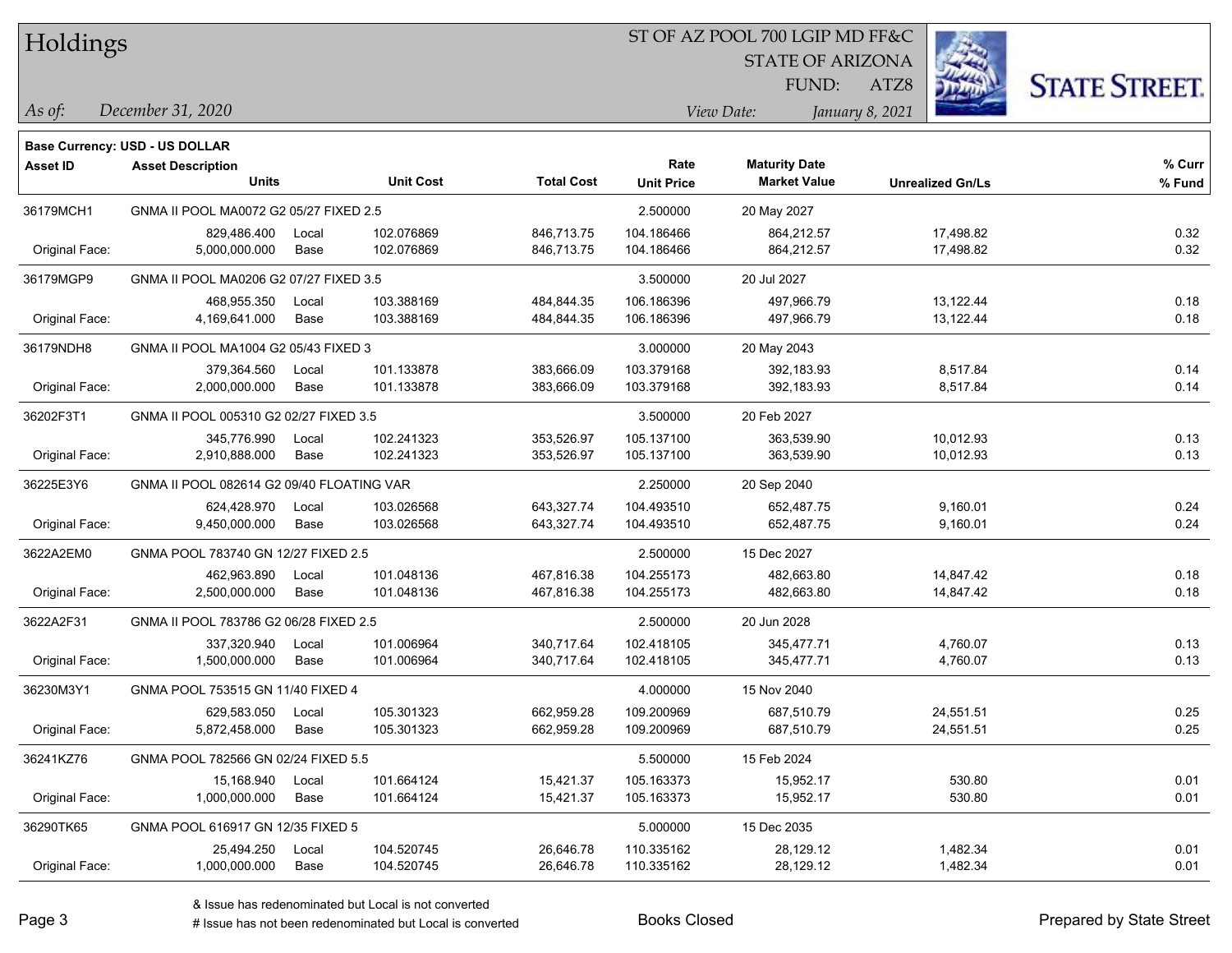#### ST OF AZ POOL 700 LGIP MD FF&C

**Maturity Date**

STATE OF ARIZONA

ATZ8



**% Curr**

*December 31, 2020 As of: View Date: January 8, 2021*

**Base Currency: USD - US DOLLAR**

FUND:

|                | <b>Units</b>                                   | <b>Unit Cost</b> | <b>Total Cost</b> | <b>Unit Price</b> | <b>Market Value</b> | <b>Unrealized Gn/Ls</b> | % Fund |
|----------------|------------------------------------------------|------------------|-------------------|-------------------|---------------------|-------------------------|--------|
| 36294XCP9      | GNMA POOL 662578 GN 09/22 FIXED 5              |                  |                   | 5.000000          | 15 Sep 2022         |                         |        |
|                | 230.960<br>Local                               | 100.749047       | 232.69            | 104.981470        | 242.47              | 9.78                    | 0.00   |
| Original Face: | 25.000.000<br>Base                             | 100.749047       | 232.69            | 104.981470        | 242.47              | 9.78                    | 0.00   |
| 36297KGS4      | GNMA POOL 714009 GN 10/39 FIXED 5              |                  |                   | 5.000000          | 15 Oct 2039         |                         |        |
|                | 69,557.260<br>Local                            | 103.151533       | 71,749.38         | 114.593726        | 79,708.26           | 7,958.88                | 0.03   |
| Original Face: | 2,000,000.000<br>Base                          | 103.151533       | 71,749.38         | 114.593726        | 79,708.26           | 7,958.88                | 0.03   |
| 38375UAN0      | GOVERNMENT NATIONAL MORTGAGE A GNR 2013 H21 FB |                  |                   | 0.840250          | 20 Sep 2063         |                         |        |
|                | 856,836.150<br>Local                           | 100.425623       | 860,483.04        | 100.570600        | 861,725.26          | 1,242.22                | 0.32   |
| Original Face: | 1,500,000.000<br>Base                          | 100.425623       | 860,483.04        | 100.570600        | 861,725.26          | 1,242.22                | 0.32   |
| 38375UDJ6      | GOVERNMENT NATIONAL MORTGAGE A GNR 2014 H04 FB |                  |                   | 0.790250          | 20 Feb 2064         |                         |        |
|                | 851,164.410<br>Local                           | 100.375358       | 854,359.32        | 100.554150        | 855,881.14          | 1,521.82                | 0.31   |
| Original Face: | 1,530,000.000<br>Base                          | 100.375358       | 854,359.32        | 100.554150        | 855,881.14          | 1,521.82                | 0.31   |
| 38376R4Z6      | GOVERNMENT NATIONAL MORTGAGE A GNR 2017 H14 FB |                  |                   | 1.585500          | 20 Jun 2067         |                         |        |
|                | 907,732.480<br>Local                           | 102.015220       | 926,025.29        | 101.750980        | 923,626.69          | $-2,398.60$             | 0.34   |
| Original Face: | 1,200,000.000<br>Base                          | 102.015220       | 926,025.29        | 101.750980        | 923,626.69          | $-2,398.60$             | 0.34   |
| 38376R6Y7      | GOVERNMENT NATIONAL MORTGAGE A GNR 2017 H18 FE |                  |                   | 0.340250          | 20 Jun 2063         |                         |        |
|                | 19,534.490<br>Local                            | 100.000000       | 19,534.49         | 99.975440         | 19,529.69           | $-4.80$                 | 0.01   |
| Original Face: | 4,967,302.000<br>Base                          | 100.000000       | 19,534.49         | 99.975440         | 19,529.69           | $-4.80$                 | 0.01   |
| 38377YWD8      | GOVERNMENT NATIONAL MORTGAGE A GNR 2011 140 PC |                  |                   | 2.000000          | 16 Aug 2039         |                         |        |
|                | 270,555.760<br>Local                           | 101.014065       | 273,299.37        | 101.203170        | 273,811.01          | 511.64                  | 0.10   |
| Original Face: | 2,720,000.000<br>Base                          | 101.014065       | 273,299.37        | 101.203170        | 273,811.01          | 511.64                  | 0.10   |
| 38378B4Q9      | GOVERNMENT NATIONAL MORTGAGE A GNR 2013 7 C    |                  |                   | 2.637000          | 16 May 2051         |                         |        |
|                | 223,969.280<br>Local                           | 101.490097       | 227,306.64        | 101.582540        | 227,513.68          | 207.04                  | 0.08   |
| Original Face: | 4,000,000.000<br>Base                          | 101.490097       | 227,306.64        | 101.582540        | 227,513.68          | 207.04                  | 0.08   |
| 38378H4K9      | GOVERNMENT NATIONAL MORTGAGE A GNR 2012 124 KB |                  |                   | 2.000000          | 20 Jul 2042         |                         |        |
|                | 1,308,440.360<br>Local                         | 102.033575       | 1,335,048.47      | 103.477180        | 1,353,937.19        | 18,888.72               | 0.50   |
| Original Face: | 4,400,000.000<br>Base                          | 102.033575       | 1,335,048.47      | 103.477180        | 1,353,937.19        | 18,888.72               | 0.50   |
| 38378KBF5      | GOVERNMENT NATIONAL MORTGAGE A GNR 2013 30 A   |                  |                   | 1.500000          | 16 May 2042         |                         |        |

Original Face: 3,000,000.000 Base 99.368139 1,258,354.43 100.862270 1,277,275.45 18,921.02 0.47

**Asset ID Asset Description Rate**

1,266,356.040 Local 99.368139 1,258,354.43 100.862270 1,277,275.45 18,921.02 0.47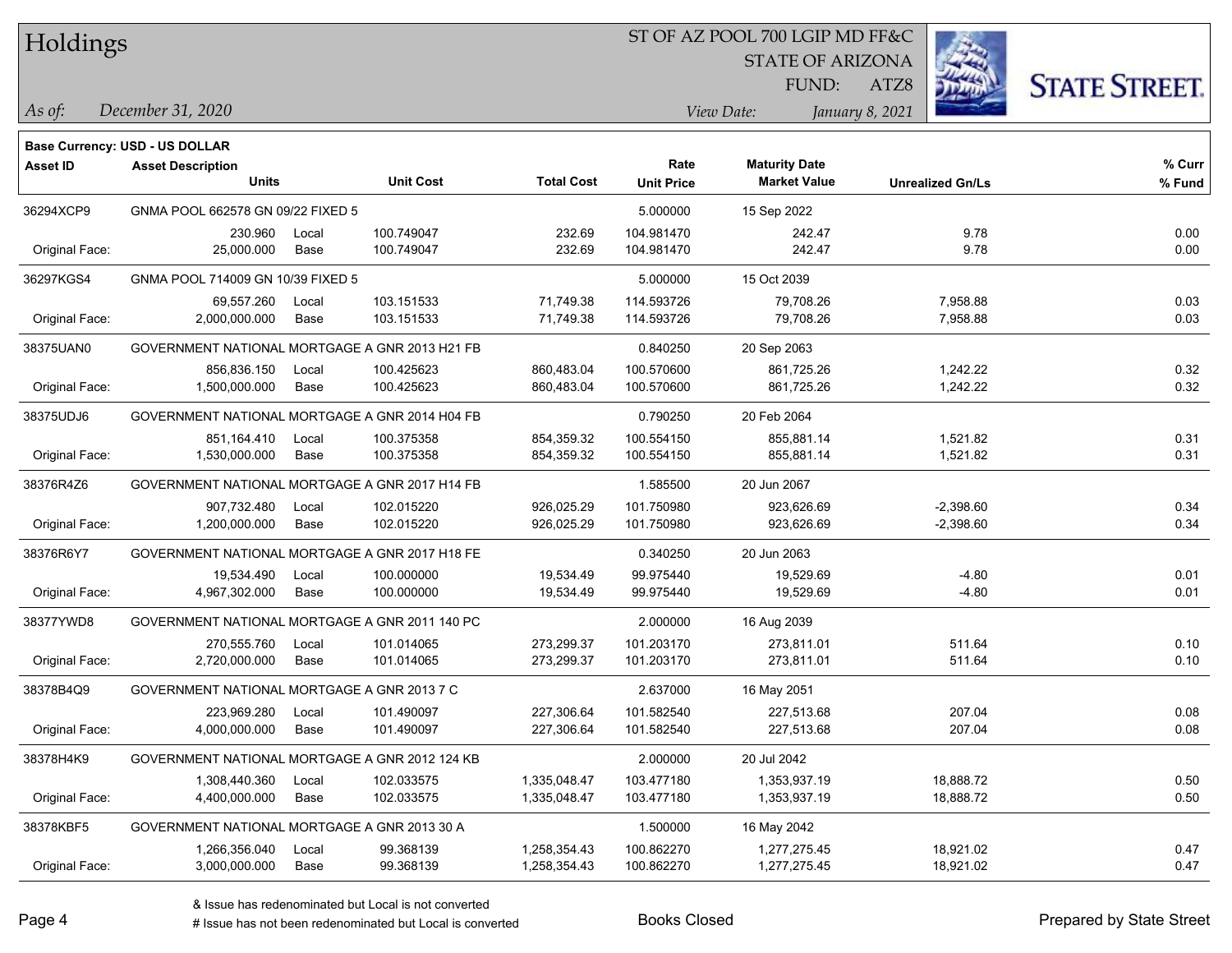### ST OF AZ POOL 700 LGIP MD FF&C

STATE OF ARIZONA

ATZ8



*December 31, 2020 As of: View Date: January 8, 2021*

**Base Currency: USD - US DOLLAR**

FUND:

| Asset ID       | <b>Asset Description</b>                       |       |                  |                   | Rate              | <b>Maturity Date</b> |                         | % Curr |
|----------------|------------------------------------------------|-------|------------------|-------------------|-------------------|----------------------|-------------------------|--------|
|                | <b>Units</b>                                   |       | <b>Unit Cost</b> | <b>Total Cost</b> | <b>Unit Price</b> | <b>Market Value</b>  | <b>Unrealized Gn/Ls</b> | % Fund |
| 38378KES4      | GOVERNMENT NATIONAL MORTGAGE A GNR 2013 45 AB  |       |                  |                   | 1.450000          | 16 Apr 2039          |                         |        |
|                | 28,672.900                                     | Local | 99.751333        | 28,601.60         | 99.973320         | 28,665.25            | 63.65                   | 0.01   |
| Original Face: | 2,000,000.000                                  | Base  | 99.751333        | 28,601.60         | 99.973320         | 28,665.25            | 63.65                   | 0.01   |
| 38378KRR2      | GOVERNMENT NATIONAL MORTGAGE A GNR 2013 78 AF  |       |                  |                   | 2.426180          | 16 Mar 2048          |                         |        |
|                | 445,169.490                                    | Local | 100.595690       | 447,821.32        | 103.918980        | 462,615.59           | 14,794.27               | 0.17   |
| Original Face: | 1,000,000.000                                  | Base  | 100.595690       | 447,821.32        | 103.918980        | 462,615.59           | 14,794.27               | 0.17   |
| 38378XEW7      | GOVERNMENT NATIONAL MORTGAGE A GNR 2014 101 AD |       |                  |                   | 3.000000          | 16 Jul 2050          |                         |        |
|                | 286,355.770                                    | Local | 101.274621       | 290,005.72        | 104.085510        | 298,054.86           | 8,049.14                | 0.11   |
| Original Face: | 1,000,000.000                                  | Base  | 101.274621       | 290,005.72        | 104.085510        | 298,054.86           | 8,049.14                | 0.11   |
| 38378XJS1      | GOVERNMENT NATIONAL MORTGAGE A GNR 2014 124 AC |       |                  |                   | 2.154000          | 16 May 2054          |                         |        |
|                | 0.010                                          | Local | 100.000000       | 0.01              | 102.223810        | 0.01                 | 0.00                    | 0.00   |
|                |                                                | Base  | 100.000000       | 0.01              | 102.223810        | 0.01                 | 0.00                    | 0.00   |
| 38378XJV4      | GOVERNMENT NATIONAL MORTGAGE A GNR 2014 124 AJ |       |                  |                   | 3.028000          | 16 Aug 2052          |                         |        |
|                | 574,191.520                                    | Local | 100.713953       | 578,290.98        | 106.918880        | 613,919.14           | 35,628.16               | 0.22   |
| Original Face: | 1,000,000.000                                  | Base  | 100.713953       | 578,290.98        | 106.918880        | 613,919.14           | 35,628.16               | 0.22   |
| 38378XLY5      | GOVERNMENT NATIONAL MORTGAGE A GNR 2014 120 AD |       |                  |                   | 2.850000          | 16 Feb 2049          |                         |        |
|                | 306,380.280                                    | Local | 100.803417       | 308,841.79        | 104.340710        | 319,679.36           | 10,837.57               | 0.12   |
| Original Face: | 1,000,000.000                                  | Base  | 100.803417       | 308,841.79        | 104.340710        | 319,679.36           | 10,837.57               | 0.12   |
| 38379KSP4      | GOVERNMENT NATIONAL MORTGAGE A GNR 2015 81 A   |       |                  |                   | 2.200000          | 16 Aug 2055          |                         |        |
|                | 145,843.500                                    | Local | 99.891774        | 145,685.66        | 100.774790        | 146,973.48           | 1,287.82                | 0.05   |
| Original Face: | 1,000,000.000                                  | Base  | 99.891774        | 145,685.66        | 100.774790        | 146,973.48           | 1,287.82                | 0.05   |
| 38379KZY7      | GOVERNMENT NATIONAL MORTGAGE A GNR 2015 114 A  |       |                  |                   | 2.100000          | 15 Jun 2044          |                         |        |
|                | 240,106.930                                    | Local | 100.301224       | 240,830.19        | 100.950720        | 242,389.67           | 1,559.48                | 0.09   |
| Original Face: | 1,000,000.000                                  | Base  | 100.301224       | 240,830.19        | 100.950720        | 242,389.67           | 1,559.48                | 0.09   |
| 38379RAN3      | GOVERNMENT NATIONAL MORTGAGE A GNR 2015 181 AB |       |                  |                   | 2.600000          | 16 Dec 2049          |                         |        |
|                | 285,544.320                                    | Local | 100.880196       | 288,057.67        | 101.988090        | 291,221.20           | 3,163.53                | 0.11   |
| Original Face: | 1,000,000.000                                  | Base  | 100.880196       | 288,057.67        | 101.988090        | 291,221.20           | 3,163.53                | 0.11   |
| 38379RMD2      | GOVERNMENT NATIONAL MORTGAGE A GNR 2017 23 AC  |       |                  |                   | 2.300000          | 16 Mar 2057          |                         |        |
|                | 0.030                                          | Local | 300.000000       | 0.09              | 103.075310        | 0.03                 | $-0.06$                 | 0.00   |
|                |                                                | Base  | 300.000000       | 0.09              | 103.075310        | 0.03                 | $-0.06$                 | 0.00   |

A ISSUE ISSUE ISSUE ISSUE ISSUE ISSUE ISSUE ISSUE ISSUE ISSUE ISSUE ISSUE ISSUE ISSUE ISSUE ISSUE ISSUE ISSUE I<br>
# Issue has not been redenominated but Local is converted **BOOKS** Closed **Prepared by State Street**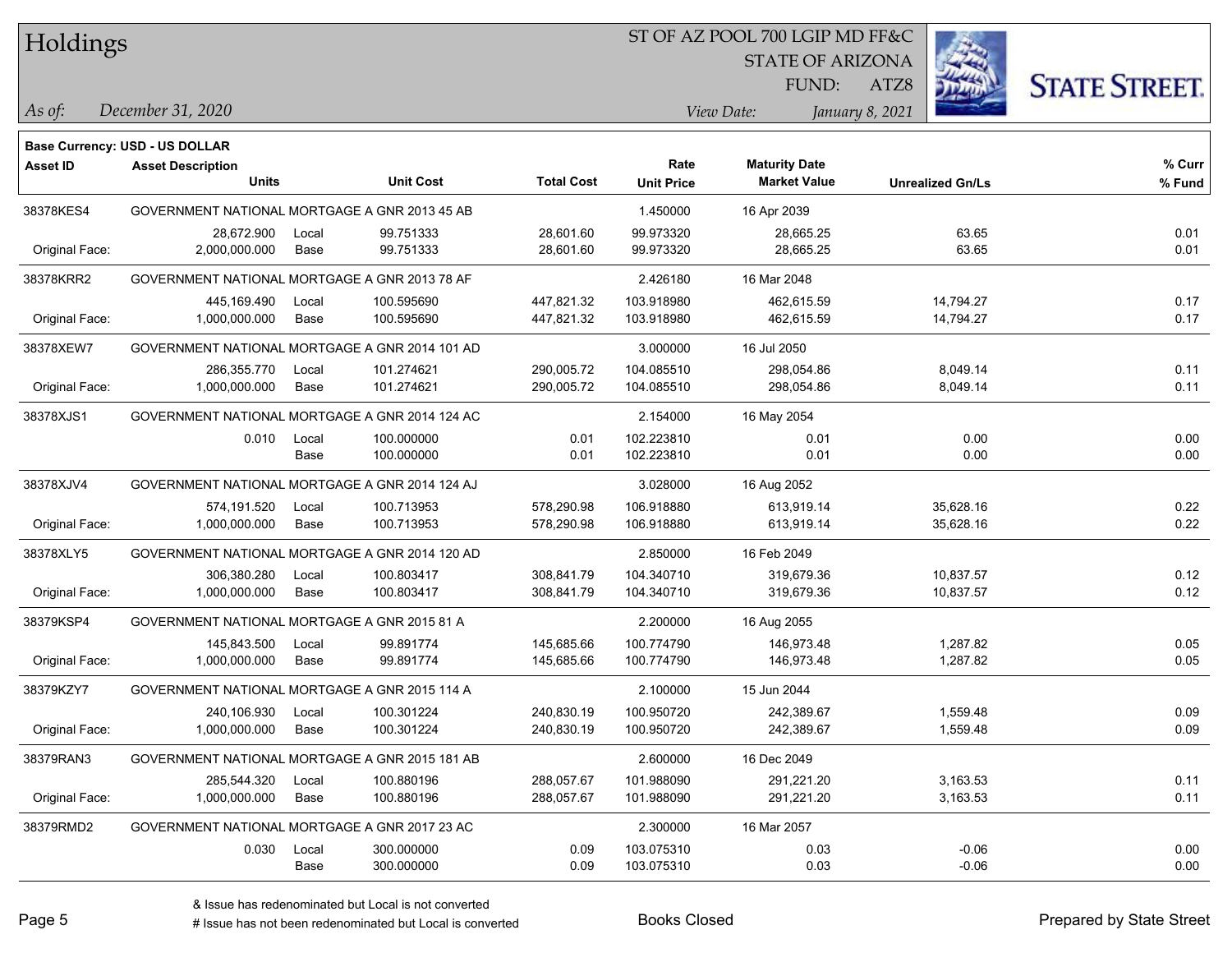### ST OF AZ POOL 700 LGIP MD FF&C

STATE OF ARIZONA

FUND:



*December 31, 2020 As of: View Date: January 8, 2021*

**Base Currency: USD - US DOLLAR**

ATZ8

| <b>Asset ID</b> | <b>Asset Description</b>                            |       |                  |                   | Rate              | <b>Maturity Date</b> |                         | % Curr |
|-----------------|-----------------------------------------------------|-------|------------------|-------------------|-------------------|----------------------|-------------------------|--------|
|                 | <b>Units</b>                                        |       | <b>Unit Cost</b> | <b>Total Cost</b> | <b>Unit Price</b> | <b>Market Value</b>  | <b>Unrealized Gn/Ls</b> | % Fund |
| 38380LD26       | GOVERNMENT NATIONAL MORTGAGE A GNR 2019 H15 GA      |       |                  |                   | 2.250000          | 20 Aug 2069          |                         |        |
|                 | 1,494,139.950                                       | Local | 102.881508       | 1,537,193.71      | 104.281718        | 1,558,114.81         | 20,921.10               | 0.57   |
| Original Face:  | 3,000,000.000                                       | Base  | 102.881508       | 1,537,193.71      | 104.281718        | 1,558,114.81         | 20,921.10               | 0.57   |
| 38380LN25       | GOVERNMENT NATIONAL MORTGAGE A GNR 2019 H18 KA      |       |                  |                   | 2.200000          | 20 Nov 2069          |                         |        |
|                 | 1,368,538.220                                       | Local | 100.347699       | 1,373,296.61      | 103.342613        | 1,414,283.16         | 40,986.55               | 0.52   |
| Original Face:  | 2,000,000.000                                       | Base  | 100.347699       | 1,373,296.61      | 103.342613        | 1,414,283.16         | 40,986.55               | 0.52   |
| 38380LRE5       | GOVERNMENT NATIONAL MORTGAGE A GNR 2019 H04 CA      |       |                  |                   | 3.000000          | 20 Mar 2069          |                         |        |
|                 | 701,759.240                                         | Local | 100.067831       | 702,235.25        | 102.598770        | 719,996.35           | 17,761.10               | 0.26   |
| Original Face:  | 2,000,000.000                                       | Base  | 100.067831       | 702,235.25        | 102.598770        | 719,996.35           | 17,761.10               | 0.26   |
| 38382EQ59       | GOVERNMENT NATIONAL MORTGAGE A GNR 2020 61 QA       |       |                  |                   | 1.500000          | 20 Apr 2050          |                         |        |
|                 | 1,931,999.760                                       | Local | 102.251224       | 1,975,493.40      | 103.128960        | 1,992,451.26         | 16,957.86               | 0.73   |
| Original Face:  | 2,000,000.000                                       | Base  | 102.251224       | 1,975,493.40      | 103.128960        | 1,992,451.26         | 16,957.86               | 0.73   |
| 6903532L0       | INT DEVELOPMENT FIN CORP US GOVT GUAR 01/21 0.00000 |       |                  |                   |                   | 26 Jan 2021          |                         |        |
|                 | 5,000,000.000                                       | Local | 107.749110       | 5,387,455.50      | 107.882701        | 5,394,135.05         | 6,679.55                | 1.97   |
|                 |                                                     | Base  | 107.749110       | 5,387,455.50      | 107.882701        | 5,394,135.05         | 6,679.55                | 1.97   |
| 6903537C5       | INT DEVELOPMENT FIN CORP US GOVT GUAR 08/27 VAR     |       |                  |                   | 0.130000          | 13 Aug 2027          |                         |        |
|                 | 2,700,000.000                                       | Local | 100.000000       | 2,700,000.00      | 100.000000        | 2,700,000.00         | 0.00                    | 0.99   |
| Original Face:  | 2,700,000.000                                       | Base  | 100.000000       | 2,700,000.00      | 100.000000        | 2,700,000.00         | 0.00                    | 0.99   |
| 6903538B6       | INT DEVELOPMENT FIN CORP US GOVT GUAR 09/26 VAR     |       |                  |                   | 0.130000          | 15 Sep 2026          |                         |        |
|                 | 3,354,166.670                                       | Local | 100.000000       | 3,354,166.67      | 100.000000        | 3,354,166.67         | 0.00                    | 1.23   |
| Original Face:  | 3,500,000.000                                       | Base  | 100.000000       | 3,354,166.67      | 100.000000        | 3,354,166.67         | 0.00                    | 1.23   |
| 690353L54       | INT DEVELOPMENT FIN CORP US GOVT GUAR 01/21 0.00000 |       |                  |                   |                   | 26 Jan 2021          |                         |        |
|                 | 2,500,000.000                                       | Local | 108.738174       | 2,718,454.34      | 108.826157        | 2,720,653.93         | 2,199.59                | 1.00   |
|                 |                                                     | Base  | 108.738174       | 2,718,454.34      | 108.826157        | 2,720,653.93         | 2,199.59                | 1.00   |
| 742651DX7       | PRIVATE EXPORT FUNDING US GOVT GUAR 11/24 1.75      |       |                  |                   | 1.750000          | 15 Nov 2024          |                         |        |
|                 | 2,000,000.000                                       | Local | 99.897514        | 1,997,950.28      | 104.683240        | 2,093,664.80         | 95,714.52               | 0.77   |
|                 |                                                     | Base  | 99.897514        | 1,997,950.28      | 104.683240        | 2,093,664.80         | 95,714.52               | 0.77   |
| 831641EV3       | SMALL BUSINESS ADMINISTRATION SBIC 2011 10B 1       |       |                  |                   | 2.877000          | 10 Sep 2021          |                         |        |
|                 | 265,802.740                                         | Local | 100.436406       | 266,962.72        | 100.694410        | 267,648.50           | 685.78                  | 0.10   |
| Original Face:  | 4,000,000.000                                       | Base  | 100.436406       | 266,962.72        | 100.694410        | 267,648.50           | 685.78                  | 0.10   |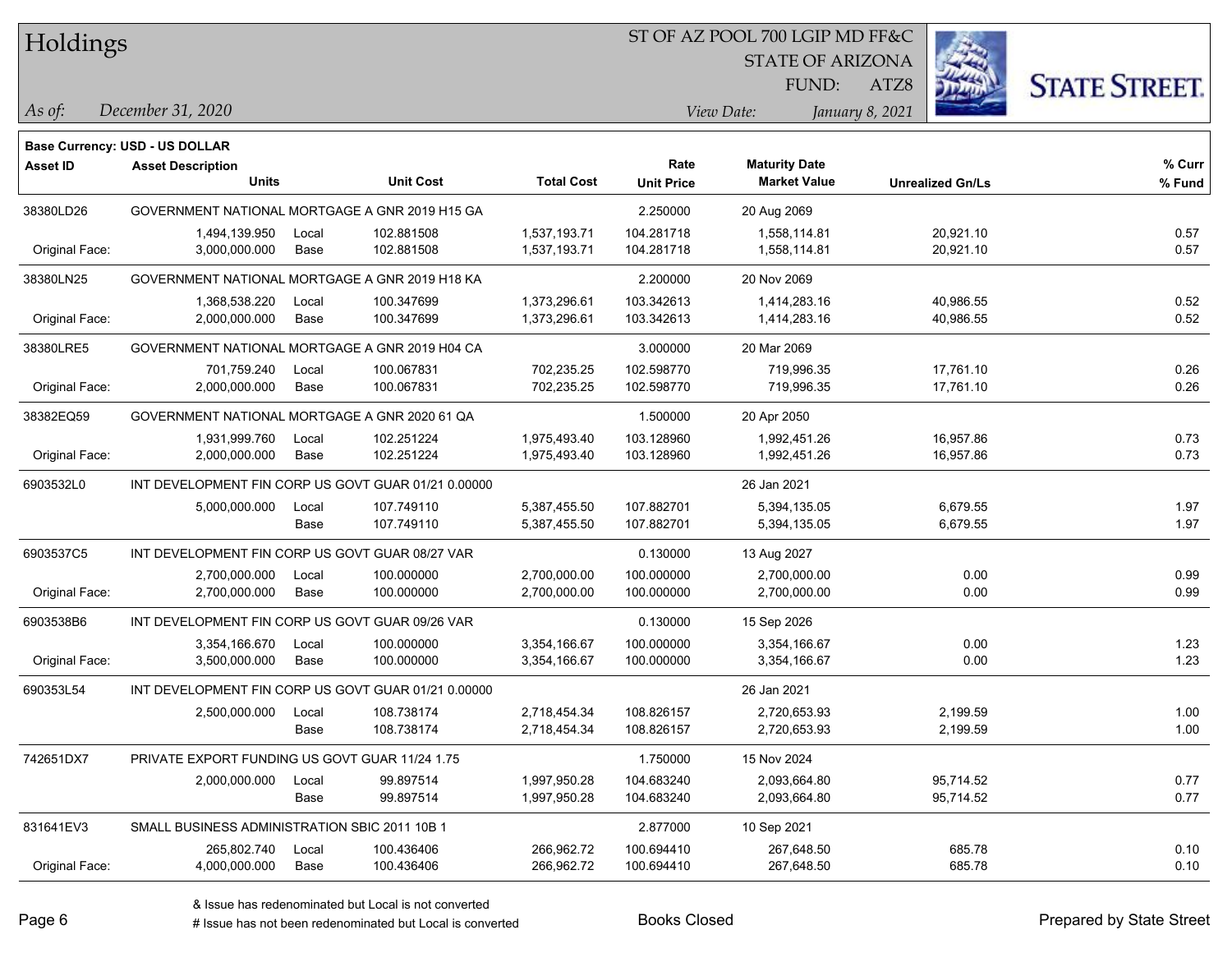| Holdings        |                                                     |       |                  |                   |                   | ST OF AZ POOL 700 LGIP MD FF&C |                         |                      |
|-----------------|-----------------------------------------------------|-------|------------------|-------------------|-------------------|--------------------------------|-------------------------|----------------------|
|                 |                                                     |       |                  |                   |                   | <b>STATE OF ARIZONA</b>        |                         |                      |
|                 |                                                     |       |                  |                   |                   | <b>FUND:</b>                   | ATZ8                    | <b>STATE STREET.</b> |
| $\vert$ As of:  | December 31, 2020                                   |       |                  |                   |                   | View Date:                     | January 8, 2021         |                      |
|                 |                                                     |       |                  |                   |                   |                                |                         |                      |
|                 | Base Currency: USD - US DOLLAR                      |       |                  |                   | Rate              | <b>Maturity Date</b>           |                         | % Curr               |
| <b>Asset ID</b> | <b>Asset Description</b><br><b>Units</b>            |       | <b>Unit Cost</b> | <b>Total Cost</b> | <b>Unit Price</b> | <b>Market Value</b>            | <b>Unrealized Gn/Ls</b> | % Fund               |
| 831641EW1       | SMALL BUSINESS ADMINISTRATION SBIC 2012 10A 1       |       |                  |                   | 2.766000          | 10 Mar 2022                    |                         |                      |
|                 | 151,007.150                                         | Local | 100.525657       | 151,800.93        | 101.399570        | 153,120.60                     | 1,319.67                | 0.06                 |
| Original Face:  | 1,000,000.000                                       | Base  | 100.525657       | 151,800.93        | 101.399570        | 153,120.60                     | 1,319.67                | 0.06                 |
| 903724BL5       | AID UKRAINE US GOVT GUAR 09/21 1.471                |       |                  |                   | 1.471000          | 29 Sep 2021                    |                         |                      |
|                 | 3,000,000.000                                       | Local | 99.742565        | 2,992,276.95      | 100.899349        | 3,026,980.47                   | 34,703.52               | 1.11                 |
|                 |                                                     | Base  | 99.742565        | 2,992,276.95      | 100.899349        | 3,026,980.47                   | 34,703.52               | 1.11                 |
| 90376PBM2       | INT DEVELOPMENT FIN CORP US GOVT GUAR 07/21 0.00000 |       |                  |                   |                   | 23 Jul 2021                    |                         |                      |
|                 | 5,000,000.000                                       | Local | 100.133251       | 5,006,662.53      | 100.163110        | 5,008,155.50                   | 1,492.97                | 1.83                 |
|                 |                                                     | Base  | 100.133251       | 5,006,662.53      | 100.163110        | 5,008,155.50                   | 1,492.97                | 1.83                 |
| 90376PBT7       | INT DEVELOPMENT FIN CORP US GOVT GUAR 01/25 0.00000 |       |                  |                   |                   | 24 Jan 2025                    |                         |                      |
|                 | 3,000,000.000                                       | Local | 100.180170       | 3,005,405.11      | 101.265460        | 3,037,963.80                   | 32,558.69               | 1.11                 |
|                 |                                                     | Base  | 100.180170       | 3,005,405.11      | 101.265460        | 3,037,963.80                   | 32,558.69               | 1.11                 |
| 90376PBY6       | INT DEVELOPMENT FIN CORP US GOVT GUAR 07/27 0.00000 |       |                  |                   | 0.010000          | 17 Jul 2025                    |                         |                      |
|                 | 3,900,000.000                                       | Local | 100.151542       | 3,905,910.13      | 101.317840        | 3,951,395.76                   | 45,485.63               | 1.45                 |
|                 |                                                     | Base  | 100.151542       | 3,905,910.13      | 101.317840        | 3,951,395.76                   | 45,485.63               | 1.45                 |
| 911759MU9       | HOUSING URBAN DEVELOPMNT US GOVT GUAR 08/21 2.57    |       |                  |                   | 2.570000          | 01 Aug 2021                    |                         |                      |
|                 | 500,000.000                                         | Local | 100.000000       | 500,000.00        | 101.335444        | 506,677.22                     | 6,677.22                | 0.19                 |
|                 |                                                     | Base  | 100.000000       | 500,000.00        | 101.335444        | 506,677.22                     | 6,677.22                | 0.19                 |
| 9127964M8       | TREASURY BILL 03/21 0.00000                         |       |                  |                   | 0.010000          | 11 Mar 2021                    |                         |                      |
|                 | 5,000,000.000                                       | Local | 99.976042        | 4,998,802.09      | 99.986250         | 4,999,312.50                   | 510.41                  | 1.83                 |
|                 |                                                     | Base  | 99.976042        | 4,998,802.09      | 99.986250         | 4,999,312.50                   | 510.41                  | 1.83                 |
| 9127964Z9       | TREASURY BILL 04/21 0.00000                         |       |                  |                   | 0.010000          | 29 Apr 2021                    |                         |                      |
|                 | 3,000,000.000                                       | Local | 99.963616        | 2,998,908.49      | 99.972847         | 2,999,185.41                   | 276.92                  | 1.10                 |
|                 |                                                     | Base  | 99.963616        | 2,998,908.49      | 99.972847         | 2,999,185.41                   | 276.92                  | 1.10                 |
| 9127965G0       | TREASURY BILL 12/21 0.00000                         |       |                  |                   | 0.010000          | 02 Dec 2021                    |                         |                      |
|                 | 3,000,000.000                                       | Local | 99.890102        | 2,996,703.05      | 99.908700         | 2,997,261.00                   | 557.95                  | 1.10                 |
|                 |                                                     | Base  | 99.890102        | 2,996,703.05      | 99.908700         | 2,997,261.00                   | 557.95                  | 1.10                 |
| 912796A90       | TREASURY BILL 12/21 0.00000                         |       |                  |                   | 0.010000          | 30 Dec 2021                    |                         |                      |
|                 | 3,000,000.000                                       | Local | 99.891100        | 2,996,733.00      | 99.900000         | 2,997,000.00                   | 267.00                  | 1.10                 |
|                 |                                                     | Base  | 99.891100        | 2,996,733.00      | 99.900000         | 2,997,000.00                   | 267.00                  | 1.10                 |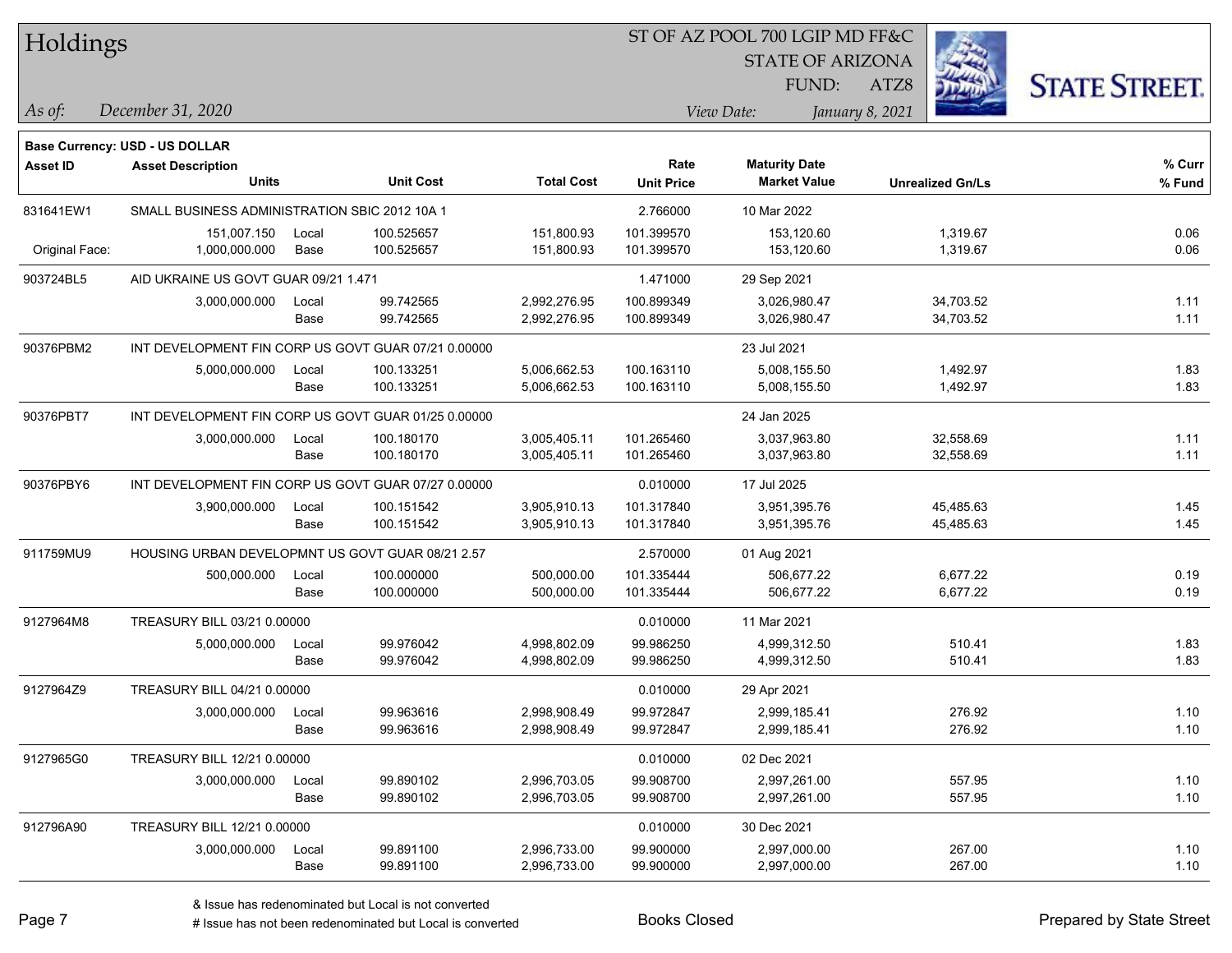| Holdings        |                                       |               |                          |                              |                          | ST OF AZ POOL 700 LGIP MD FF&C |                         |                      |
|-----------------|---------------------------------------|---------------|--------------------------|------------------------------|--------------------------|--------------------------------|-------------------------|----------------------|
|                 |                                       |               |                          |                              |                          | <b>STATE OF ARIZONA</b>        |                         |                      |
|                 |                                       |               |                          |                              |                          | FUND:                          | ATZ8                    | <b>STATE STREET.</b> |
| As of:          | December 31, 2020                     |               |                          |                              |                          | View Date:                     | January 8, 2021         |                      |
|                 | <b>Base Currency: USD - US DOLLAR</b> |               |                          |                              |                          |                                |                         |                      |
| <b>Asset ID</b> | <b>Asset Description</b>              |               |                          |                              | Rate                     | <b>Maturity Date</b>           |                         | % Curr               |
|                 | <b>Units</b>                          |               | <b>Unit Cost</b>         | <b>Total Cost</b>            | <b>Unit Price</b>        | <b>Market Value</b>            | <b>Unrealized Gn/Ls</b> | % Fund               |
| 912796B40       | TREASURY BILL 07/21 0.00000           |               |                          |                              | 0.010000                 | 01 Jul 2021                    |                         |                      |
|                 | 3,000,000.000                         | Local         | 99.951181                | 2,998,535.42                 | 99.957890                | 2,998,736.70                   | 201.28                  | 1.10                 |
|                 |                                       | Base          | 99.951181                | 2,998,535.42                 | 99.957890                | 2,998,736.70                   | 201.28                  | 1.10                 |
| 912796C98       | CASH MGMT BILL 03/21 0.00000          |               |                          |                              |                          | 23 Mar 2021                    |                         |                      |
|                 | 3,000,000.000                         | Local         | 99.973562                | 2,999,206.87                 | 99.983750                | 2,999,512.50                   | 305.63                  | 1.10                 |
|                 |                                       | Base          | 99.973562                | 2,999,206.87                 | 99.983750                | 2,999,512.50                   | 305.63                  | 1.10                 |
| 912796G37       | CASH MGMT BILL 06/21 0.00000          |               |                          |                              |                          | 01 Jun 2021                    |                         |                      |
|                 | 3,000,000.000                         | Local<br>Base | 99.961201<br>99.961201   | 2,998,836.04<br>2,998,836.04 | 99.965056<br>99.965056   | 2,998,951.68<br>2,998,951.68   | 115.64<br>115.64        | 1.10<br>1.10         |
|                 |                                       |               |                          |                              |                          |                                |                         |                      |
| 9128282F6       | US TREASURY N/B 08/21 1.125           |               |                          |                              | 1.125000                 | 31 Aug 2021                    |                         |                      |
|                 | 3,000,000.000                         | Local<br>Base | 100.654649<br>100.654649 | 3,019,639.46<br>3,019,639.46 | 100.679688<br>100.679688 | 3,020,390.64<br>3,020,390.64   | 751.18<br>751.18        | 1.11<br>1.11         |
|                 |                                       |               |                          |                              |                          |                                |                         |                      |
| 9128286Q8       | US TREASURY FRN 04/21 VAR             |               |                          |                              | 0.234023                 | 30 Apr 2021                    |                         |                      |
|                 | 2,000,000.000                         | Local<br>Base | 99.987941<br>99.987941   | 1,999,758.81<br>1,999,758.81 | 100.041194<br>100.041194 | 2,000,823.88<br>2,000,823.88   | 1,065.07<br>1,065.07    | 0.73<br>0.73         |
| 9128286V7       | US TREASURY N/B 05/21 2.125           |               |                          |                              | 2.125000                 |                                |                         |                      |
|                 | 3,000,000.000                         | Local         | 100.819448               | 3,024,583.43                 | 100.812500               | 31 May 2021<br>3,024,375.00    | $-208.43$               | 1.11                 |
|                 |                                       | Base          | 100.819448               | 3,024,583.43                 | 100.812500               | 3,024,375.00                   | $-208.43$               | 1.11                 |
| 9128287A2       | US TREASURY N/B 06/21 1.625           |               |                          |                              | 1.625000                 | 30 Jun 2021                    |                         |                      |
|                 | 4,000,000.000                         | Local         | 100.366109               | 4,014,644.37                 | 100.742188               | 4,029,687.52                   | 15,043.15               | 1.47                 |
|                 |                                       | Base          | 100.366109               | 4,014,644.37                 | 100.742188               | 4,029,687.52                   | 15,043.15               | 1.47                 |
| 9128287G9       | US TREASURY FRN 07/21 VAR             |               |                          |                              | 0.315023                 | 31 Jul 2021                    |                         |                      |
|                 | 2,000,000.000                         | Local         | 99.985486                | 1,999,709.72                 | 100.115682               | 2,002,313.64                   | 2,603.92                | 0.73                 |
|                 |                                       | Base          | 99.985486                | 1,999,709.72                 | 100.115682               | 2,002,313.64                   | 2,603.92                | 0.73                 |
| 912828D72       | US TREASURY N/B 08/21 2               |               |                          |                              | 2.000000                 | 31 Aug 2021                    |                         |                      |
|                 | 2,000,000.000                         | Local         | 101.239192               | 2,024,783.84                 | 101.250000               | 2,025,000.00                   | 216.16                  | 0.74                 |
|                 |                                       | Base          | 101.239192               | 2,024,783.84                 | 101.250000               | 2,025,000.00                   | 216.16                  | 0.74                 |
| 912828P87       | US TREASURY N/B 02/21 1.125           |               |                          |                              | 1.125000                 | 28 Feb 2021                    |                         |                      |
|                 | 2,000,000.000                         | Local         | 99.942279                | 1,998,845.58                 | 100.148012               | 2,002,960.24                   | 4,114.66                | 0.73                 |
|                 |                                       | Base          | 99.942279                | 1,998,845.58                 | 100.148012               | 2,002,960.24                   | 4,114.66                | 0.73                 |

denote the redenominated but Local is converted Books Closed Prepared by State Street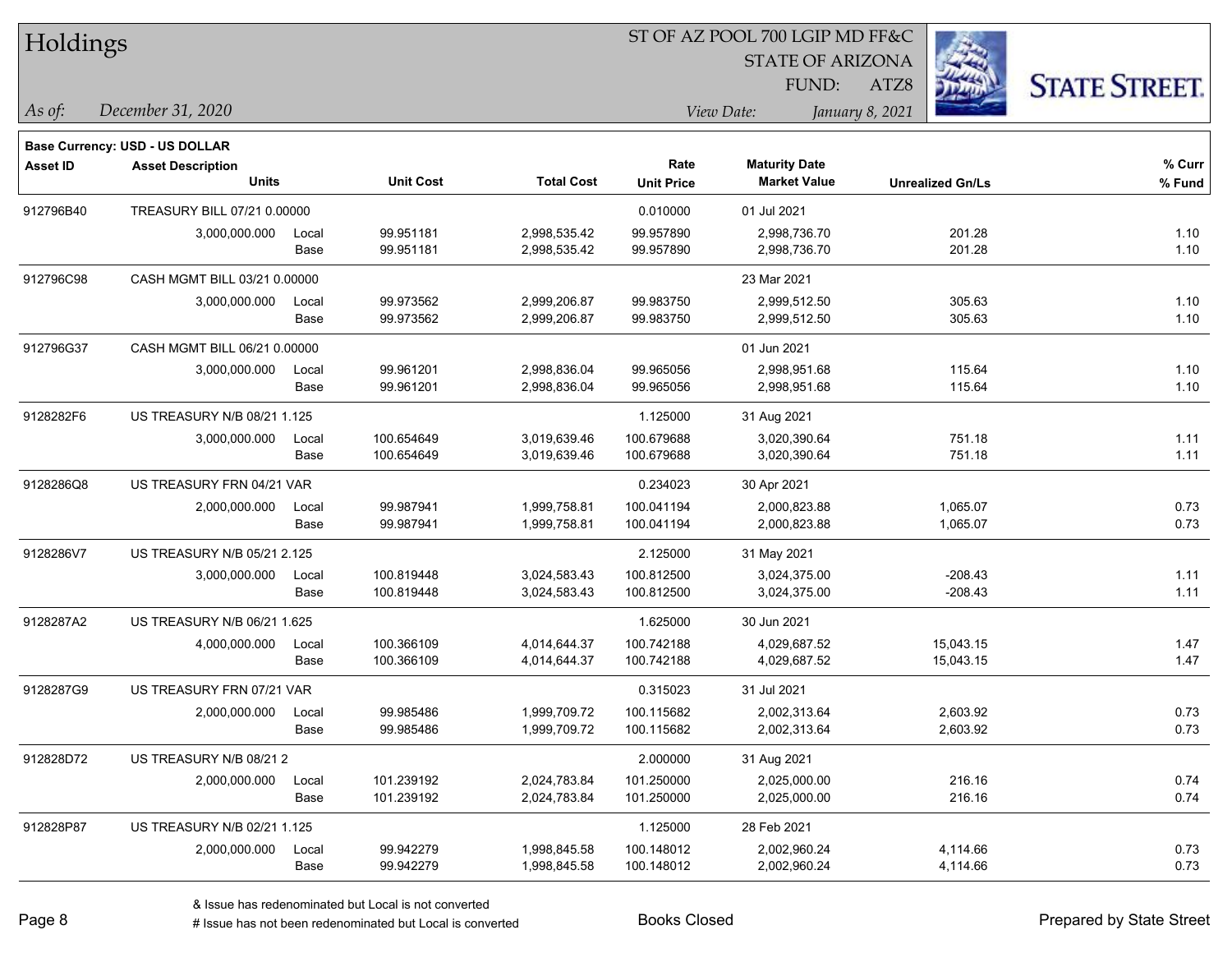| Holdings        |                                          |       |                  |                   |                           | ST OF AZ POOL 700 LGIP MD FF&C              |                         |                      |  |
|-----------------|------------------------------------------|-------|------------------|-------------------|---------------------------|---------------------------------------------|-------------------------|----------------------|--|
|                 |                                          |       |                  |                   |                           | <b>STATE OF ARIZONA</b>                     |                         |                      |  |
|                 |                                          |       |                  |                   |                           | FUND:                                       | ATZ8                    | <b>STATE STREET.</b> |  |
| As of:          | December 31, 2020                        |       |                  |                   |                           | View Date:                                  | January 8, 2021         |                      |  |
|                 |                                          |       |                  |                   |                           |                                             |                         |                      |  |
|                 | Base Currency: USD - US DOLLAR           |       |                  |                   |                           |                                             |                         |                      |  |
| <b>Asset ID</b> | <b>Asset Description</b><br><b>Units</b> |       | <b>Unit Cost</b> | <b>Total Cost</b> | Rate<br><b>Unit Price</b> | <b>Maturity Date</b><br><b>Market Value</b> | <b>Unrealized Gn/Ls</b> | % Curr<br>$%$ Fund   |  |
| 912828Q37       | US TREASURY N/B 03/21 1.25               |       |                  |                   | 1.250000                  | 31 Mar 2021                                 |                         |                      |  |
|                 | 2,000,000.000                            | Local | 99.890355        | 1,997,807.09      | 100.264433                | 2,005,288.66                                | 7,481.57                | 0.73                 |  |
|                 |                                          | Base  | 99.890355        | 1,997,807.09      | 100.264433                | 2,005,288.66                                | 7,481.57                | 0.73                 |  |
| 912828T34       | US TREASURY N/B 09/21 1.125              |       |                  |                   | 1.125000                  | 30 Sep 2021                                 |                         |                      |  |
|                 | 3,000,000.000                            | Local | 100.733696       | 3,022,010.87      | 100.753906                | 3,022,617.18                                | 606.31                  | 1.11                 |  |
|                 |                                          | Base  | 100.733696       | 3,022,010.87      | 100.753906                | 3,022,617.18                                | 606.31                  | 1.11                 |  |
| 912828U65       | US TREASURY N/B 11/21 1.75               |       |                  |                   | 1.750000                  | 30 Nov 2021                                 |                         |                      |  |
|                 | 2,000,000.000                            | Local | 101.450981       | 2,029,019.61      | 101.476562                | 2,029,531.24                                | 511.63                  | 0.74                 |  |
|                 |                                          | Base  | 101.450981       | 2,029,019.61      | 101.476562                | 2,029,531.24                                | 511.63                  | 0.74                 |  |
| 912828WG1       | US TREASURY N/B 04/21 2.25               |       |                  |                   | 2.250000                  | 30 Apr 2021                                 |                         |                      |  |
|                 | 3,000,000.000                            | Local | 100.694348       | 3,020,830.45      | 100.691406                | 3,020,742.18                                | $-88.27$                | 1.11                 |  |
|                 |                                          | Base  | 100.694348       | 3,020,830.45      | 100.691406                | 3,020,742.18                                | $-88.27$                | 1.11                 |  |
| 912828WN6       | US TREASURY N/B 05/21 2                  |       |                  |                   | 2.000000                  | 31 May 2021                                 |                         |                      |  |
|                 | 2,000,000.000                            | Local | 100.738509       | 2,014,770.17      | 100.769531                | 2,015,390.62                                | 620.45                  | 0.74                 |  |
|                 |                                          | Base  | 100.738509       | 2,014,770.17      | 100.769531                | 2,015,390.62                                | 620.45                  | 0.74                 |  |
| 912828WR7       | US TREASURY N/B 06/21 2.125              |       |                  |                   | 2.125000                  | 30 Jun 2021                                 |                         |                      |  |
|                 | 5,000,000.000                            | Local | 100.985316       | 5,049,265.78      | 100.992188                | 5,049,609.40                                | 343.62                  | 1.85                 |  |
|                 |                                          | Base  | 100.985316       | 5,049,265.78      | 100.992188                | 5,049,609.40                                | 343.62                  | 1.85                 |  |
| 912828YN4       | US TREASURY FRN 10/21 VAR                |       |                  |                   | 0.395023                  | 31 Oct 2021                                 |                         |                      |  |
|                 | 3,000,000.000                            | Local | 100.016196       | 3,000,485.89      | 100.204514                | 3,006,135.42                                | 5,649.53                | 1.10                 |  |
|                 |                                          | Base  | 100.016196       | 3,000,485.89      | 100.204514                | 3,006,135.42                                | 5,649.53                | 1.10                 |  |
| 912828YP9       | US TREASURY N/B 10/21 1.5                |       |                  |                   | 1.500000                  | 31 Oct 2021                                 |                         |                      |  |
|                 | 3,000,000.000                            | Local | 101.127499       | 3,033,824.98      | 101.140625                | 3,034,218.75                                | 393.77                  | 1.11                 |  |
|                 |                                          | Base  | 101.127499       | 3,033,824.98      | 101.140625                | 3,034,218.75                                | 393.77                  | 1.11                 |  |
| 912828YT1       | US TREASURY N/B 11/21 1.5                |       |                  |                   | 1.500000                  | 30 Nov 2021                                 |                         |                      |  |
|                 | 5,000,000.000                            | Local | 101.247907       | 5,062,395.34      | 101.250000                | 5,062,500.00                                | 104.66                  | 1.85                 |  |
|                 |                                          | Base  | 101.247907       | 5,062,395.34      | 101.250000                | 5,062,500.00                                | 104.66                  | 1.85                 |  |
| 912828YZ7       | US TREASURY N/B 12/21 1.625              |       |                  |                   | 1.625000                  | 31 Dec 2021                                 |                         |                      |  |
|                 | 5,000,000.000                            | Local | 101.466575       | 5,073,328.76      | 101.500000                | 5,075,000.00                                | 1,671.24                | 1.86                 |  |
|                 |                                          | Base  | 101.466575       | 5,073,328.76      | 101.500000                | 5,075,000.00                                | 1,671.24                | 1.86                 |  |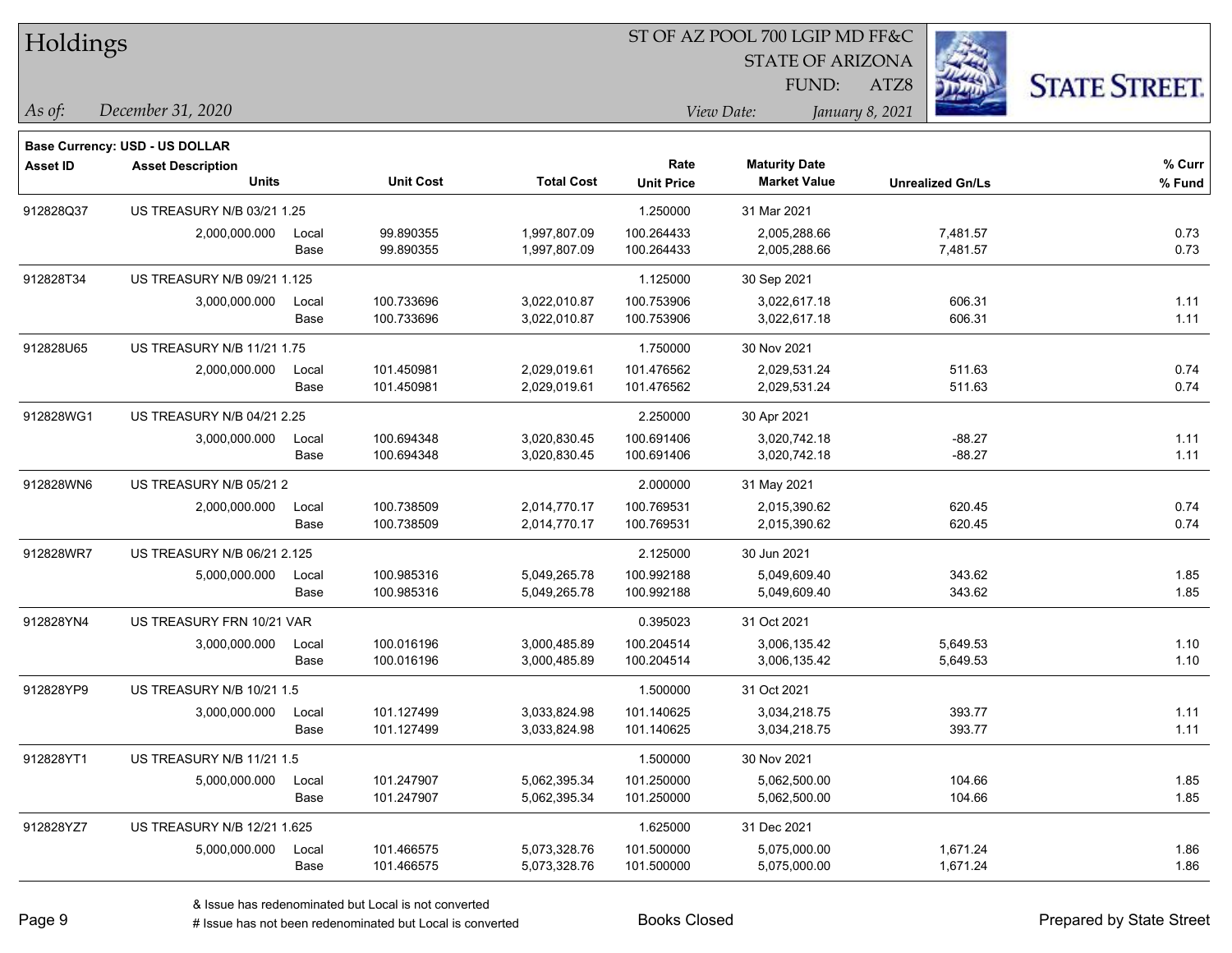| Holdings        |                                |       |                  |                   |                   | ST OF AZ POOL 700 LGIP MD FF&C |                         |                      |
|-----------------|--------------------------------|-------|------------------|-------------------|-------------------|--------------------------------|-------------------------|----------------------|
|                 |                                |       |                  |                   |                   | <b>STATE OF ARIZONA</b>        |                         |                      |
|                 |                                |       |                  |                   |                   | FUND:                          | ATZ8                    | <b>STATE STREET.</b> |
| As of:          | December 31, 2020              |       |                  |                   |                   | View Date:                     | January 8, 2021         |                      |
|                 | Base Currency: USD - US DOLLAR |       |                  |                   |                   |                                |                         |                      |
| <b>Asset ID</b> | <b>Asset Description</b>       |       |                  |                   | Rate              | <b>Maturity Date</b>           |                         | % Curr               |
|                 | Units                          |       | <b>Unit Cost</b> | <b>Total Cost</b> | <b>Unit Price</b> | <b>Market Value</b>            | <b>Unrealized Gn/Ls</b> | % Fund               |
| 912828Z45       | US TREASURY FRN 01/22 VAR      |       |                  |                   | 0.249023          | 31 Jan 2022                    |                         |                      |
|                 | 2,000,000.000                  | Local | 99.991390        | 1,999,827.79      | 100.098576        | 2,001,971.52                   | 2,143.73                | 0.73                 |
|                 |                                | Base  | 99.991390        | 1,999,827.79      | 100.098576        | 2,001,971.52                   | 2,143.73                | 0.73                 |
| 912828ZA1       | US TREASURY N/B 02/22 1.125    |       |                  |                   | 1.125000          | 28 Feb 2022                    |                         |                      |
|                 | 2,000,000.000                  | Local | 101.139966       | 2,022,799.31      | 101.179688        | 2,023,593.76                   | 794.45                  | 0.74                 |
|                 |                                | Base  | 101.139966       | 2,022,799.31      | 101.179688        | 2,023,593.76                   | 794.45                  | 0.74                 |
| 912828ZG8       | US TREASURY N/B 03/22 0.375    |       |                  |                   | 0.375000          | 31 Mar 2022                    |                         |                      |
|                 | 2,000,000.000                  | Local | 100.255852       | 2,005,117.04      | 100.316406        | 2,006,328.12                   | 1,211.08                | 0.73                 |
|                 |                                | Base  | 100.255852       | 2,005,117.04      | 100.316406        | 2,006,328.12                   | 1,211.08                | 0.73                 |
| 912828ZK9       | US TREASURY FRN 04/22 VAR      |       |                  |                   | 0.209023          | 30 Apr 2022                    |                         |                      |
|                 | 3,000,000.000                  | Local | 100.032210       | 3,000,966.29      | 100.079056        | 3,002,371.68                   | 1,405.39                | 1.10                 |
|                 |                                | Base  | 100.032210       | 3,000,966.29      | 100.079056        | 3,002,371.68                   | 1,405.39                | 1.10                 |
| 912828ZR4       | US TREASURY N/B 05/22 0.125    |       |                  |                   | 0.125000          | 31 May 2022                    |                         |                      |
|                 | 2,000,000.000                  | Local | 99.968068        | 1,999,361.36      | 100.019531        | 2,000,390.62                   | 1,029.26                | 0.73                 |
|                 |                                | Base  | 99.968068        | 1,999,361.36      | 100.019531        | 2,000,390.62                   | 1,029.26                | 0.73                 |
| 912828ZU7       | US TREASURY N/B 06/23 0.25     |       |                  |                   | 0.250000          | 15 Jun 2023                    |                         |                      |
|                 | 2,000,000.000                  | Local | 100.092294       | 2,001,845.88      | 100.257812        | 2,005,156.24                   | 3,310.36                | 0.73                 |
|                 |                                | Base  | 100.092294       | 2,001,845.88      | 100.257812        | 2,005,156.24                   | 3,310.36                | 0.73                 |
| 912828ZW3       | US TREASURY N/B 06/25 0.25     |       |                  |                   | 0.250000          | 30 Jun 2025                    |                         |                      |
|                 | 2,000,000.000                  | Local | 99.764200        | 1,995,283.99      | 99.746094         | 1,994,921.88                   | $-362.11$               | 0.73                 |
|                 |                                | Base  | 99.764200        | 1,995,283.99      | 99.746094         | 1,994,921.88                   | $-362.11$               | 0.73                 |
| 912828ZX1       | US TREASURY N/B 06/22 0.125    |       |                  |                   | 0.125000          | 30 Jun 2022                    |                         |                      |
|                 | 5,000,000.000                  | Local | 99.961938        | 4,998,096.89      | 100.015625        | 5,000,781.25                   | 2,684.36                | 1.83                 |
|                 |                                | Base  | 99.961938        | 4,998,096.89      | 100.015625        | 5,000,781.25                   | 2,684.36                | 1.83                 |
| 91282CAA9       | US TREASURY FRN 07/22 VAR      |       |                  |                   | 0.150023          | 31 Jul 2022                    |                         |                      |
|                 | 5,000,000.000                  | Local | 99.988819        | 4,999,440.96      | 99.996041         | 4,999,802.05                   | 361.09                  | 1.83                 |
|                 |                                | Base  | 99.988819        | 4,999,440.96      | 99.996041         | 4,999,802.05                   | 361.09                  | 1.83                 |
| 91282CAG6       | US TREASURY N/B 08/22 0.125    |       |                  |                   | 0.125000          | 31 Aug 2022                    |                         |                      |
|                 | 2,000,000.000                  | Local | 99.916868        | 1,998,337.35      | 100.007812        | 2,000,156.24                   | 1,818.89                | 0.73                 |
|                 |                                | Base  | 99.916868        | 1,998,337.35      | 100.007812        | 2,000,156.24                   | 1,818.89                | 0.73                 |

 $\overline{\phantom{0}}$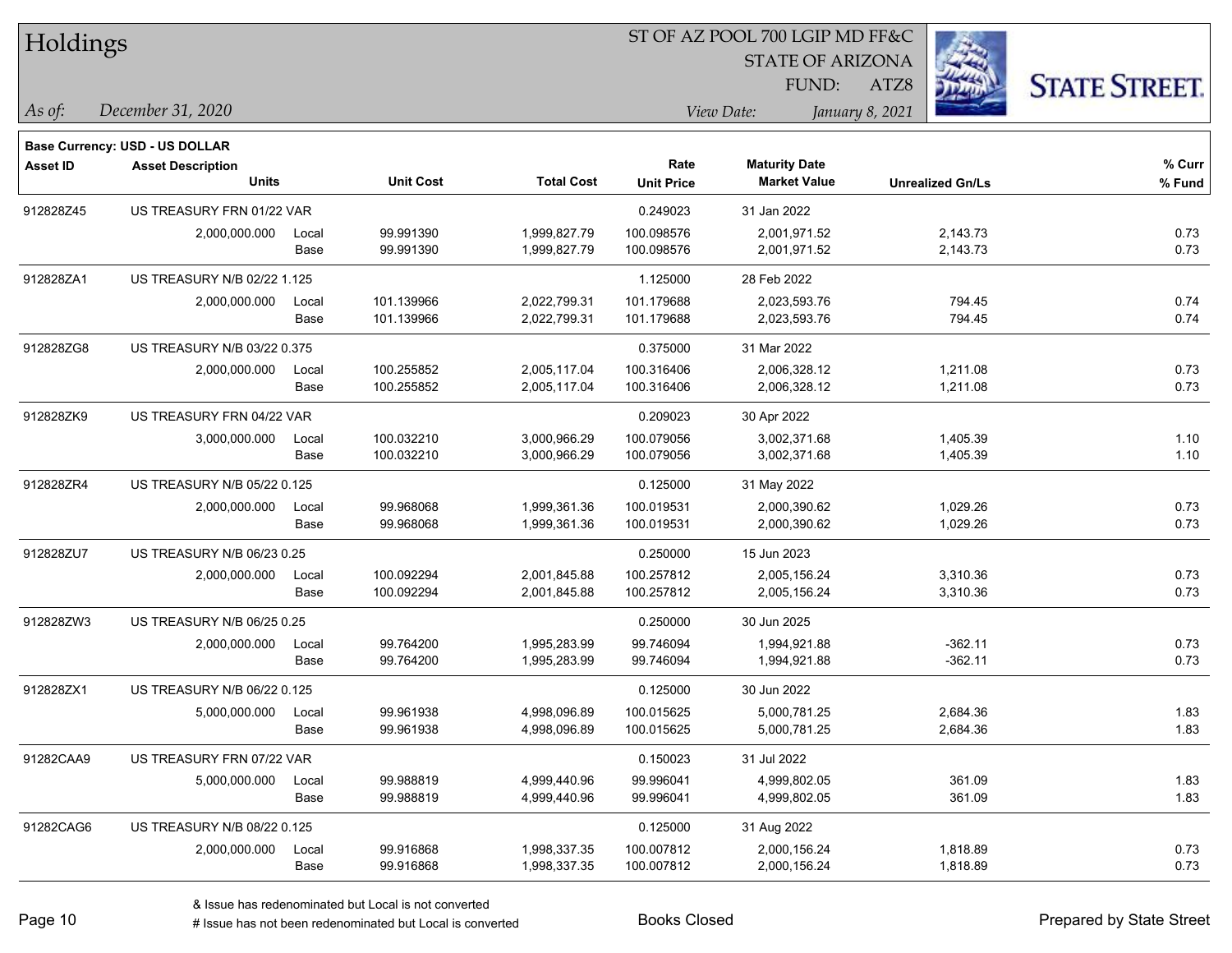| Holdings        |                                          |       |                  |                   |                           | ST OF AZ POOL 700 LGIP MD FF&C              |                         |                      |
|-----------------|------------------------------------------|-------|------------------|-------------------|---------------------------|---------------------------------------------|-------------------------|----------------------|
|                 |                                          |       |                  |                   |                           |                                             |                         |                      |
|                 |                                          |       |                  |                   |                           | FUND:                                       | ATZ8                    | <b>STATE STREET.</b> |
| $\vert$ As of:  | December 31, 2020                        |       |                  |                   |                           | View Date:                                  | January 8, 2021         |                      |
|                 |                                          |       |                  |                   |                           |                                             |                         |                      |
|                 | Base Currency: USD - US DOLLAR           |       |                  |                   |                           |                                             |                         |                      |
| <b>Asset ID</b> | <b>Asset Description</b><br><b>Units</b> |       | <b>Unit Cost</b> | <b>Total Cost</b> | Rate<br><b>Unit Price</b> | <b>Maturity Date</b><br><b>Market Value</b> | <b>Unrealized Gn/Ls</b> | % Curr<br>% Fund     |
| 91282CAJ0       | US TREASURY N/B 08/25 0.25               |       |                  |                   | 0.250000                  | 31 Aug 2025                                 |                         |                      |
|                 | 2,000,000.000                            | Local | 99.302547        | 1,986,050.93      | 99.675781                 | 1,993,515.62                                | 7,464.69                | 0.73                 |
|                 |                                          | Base  | 99.302547        | 1,986,050.93      | 99.675781                 | 1,993,515.62                                | 7,464.69                | 0.73                 |
| 91282CAM3       | US TREASURY N/B 09/25 0.25               |       |                  |                   | 0.250000                  | 30 Sep 2025                                 |                         |                      |
|                 | 2,000,000.000                            | Local | 99.765671        | 1,995,313.41      | 99.621094                 | 1,992,421.88                                | $-2,891.53$             | 0.73                 |
|                 |                                          | Base  | 99.765671        | 1,995,313.41      | 99.621094                 | 1,992,421.88                                | $-2,891.53$             | 0.73                 |
| 91282CAN1       | US TREASURY N/B 09/22 0.125              |       |                  |                   | 0.125000                  | 30 Sep 2022                                 |                         |                      |
|                 | 2,000,000.000                            | Local | 99.898586        | 1,997,971.71      | 100.003906                | 2,000,078.12                                | 2,106.41                | 0.73                 |
|                 |                                          | Base  | 99.898586        | 1,997,971.71      | 100.003906                | 2,000,078.12                                | 2,106.41                | 0.73                 |
| 91282CAS0       | US TREASURY FRN 10/22 VAR                |       |                  |                   | 0.150023                  | 31 Oct 2022                                 |                         |                      |
|                 | 3,000,000.000                            | Local | 99.988887        | 2,999,666.61      | 99.981327                 | 2,999,439.81                                | $-226.80$               | 1.10                 |
|                 |                                          | Base  | 99.988887        | 2,999,666.61      | 99.981327                 | 2,999,439.81                                | $-226.80$               | 1.10                 |
| 91282CAT8       | US TREASURY N/B 10/25 0.25               |       |                  |                   | 0.250000                  | 31 Oct 2025                                 |                         |                      |
|                 | 2,000,000.000                            | Local | 99.032429        | 1,980,648.58      | 99.570312                 | 1,991,406.24                                | 10,757.66               | 0.73                 |
|                 |                                          | Base  | 99.032429        | 1,980,648.58      | 99.570312                 | 1,991,406.24                                | 10,757.66               | 0.73                 |
| 91282CAW1       | US TREASURY N/B 11/23 0.25               |       |                  |                   | 0.250000                  | 15 Nov 2023                                 |                         |                      |
|                 | 2,000,000.000                            | Local | 100.010006       | 2,000,200.11      | 100.281250                | 2,005,625.00                                | 5,424.89                | 0.73                 |
|                 |                                          | Base  | 100.010006       | 2,000,200.11      | 100.281250                | 2,005,625.00                                | 5,424.89                | 0.73                 |
| 91282CAX9       | US TREASURY N/B 11/22 0.125              |       |                  |                   | 0.125000                  | 30 Nov 2022                                 |                         |                      |
|                 | 3,000,000.000                            | Local | 99.924999        | 2,997,749.98      | 100.011719                | 3,000,351.57                                | 2,601.59                | 1.10                 |
|                 |                                          | Base  | 99.924999        | 2,997,749.98      | 100.011719                | 3,000,351.57                                | 2,601.59                | 1.10                 |
| 91282CAZ4       | US TREASURY N/B 11/25 0.375              |       |                  |                   | 0.375000                  | 30 Nov 2025                                 |                         |                      |
|                 | 2,000,000.000                            | Local | 99.757954        | 1,995,159.08      | 100.140625                | 2,002,812.50                                | 7,653.42                | 0.73                 |
|                 |                                          | Base  | 99.757954        | 1,995,159.08      | 100.140625                | 2,002,812.50                                | 7,653.42                | 0.73                 |
| 91282CBA8       | US TREASURY N/B 12/23 0.125              |       |                  |                   | 0.125000                  | 15 Dec 2023                                 |                         |                      |
|                 | 2,000,000.000                            | Local | 99.752817        | 1,995,056.34      | 99.882812                 | 1,997,656.24                                | 2,599.90                | 0.73                 |
|                 |                                          | Base  | 99.752817        | 1,995,056.34      | 99.882812                 | 1,997,656.24                                | 2,599.90                | 0.73                 |
| 91282CBD2       | US TREASURY N/B 12/22 0.125              |       |                  |                   | 0.125000                  | 31 Dec 2022                                 |                         |                      |
|                 | 3,000,000.000                            | Local | 99.990030        | 2,999,700.89      | 100.011719                | 3,000,351.57                                | 650.68                  | 1.10                 |
|                 |                                          | Base  | 99.990030        | 2,999,700.89      | 100.011719                | 3,000,351.57                                | 650.68                  | 1.10                 |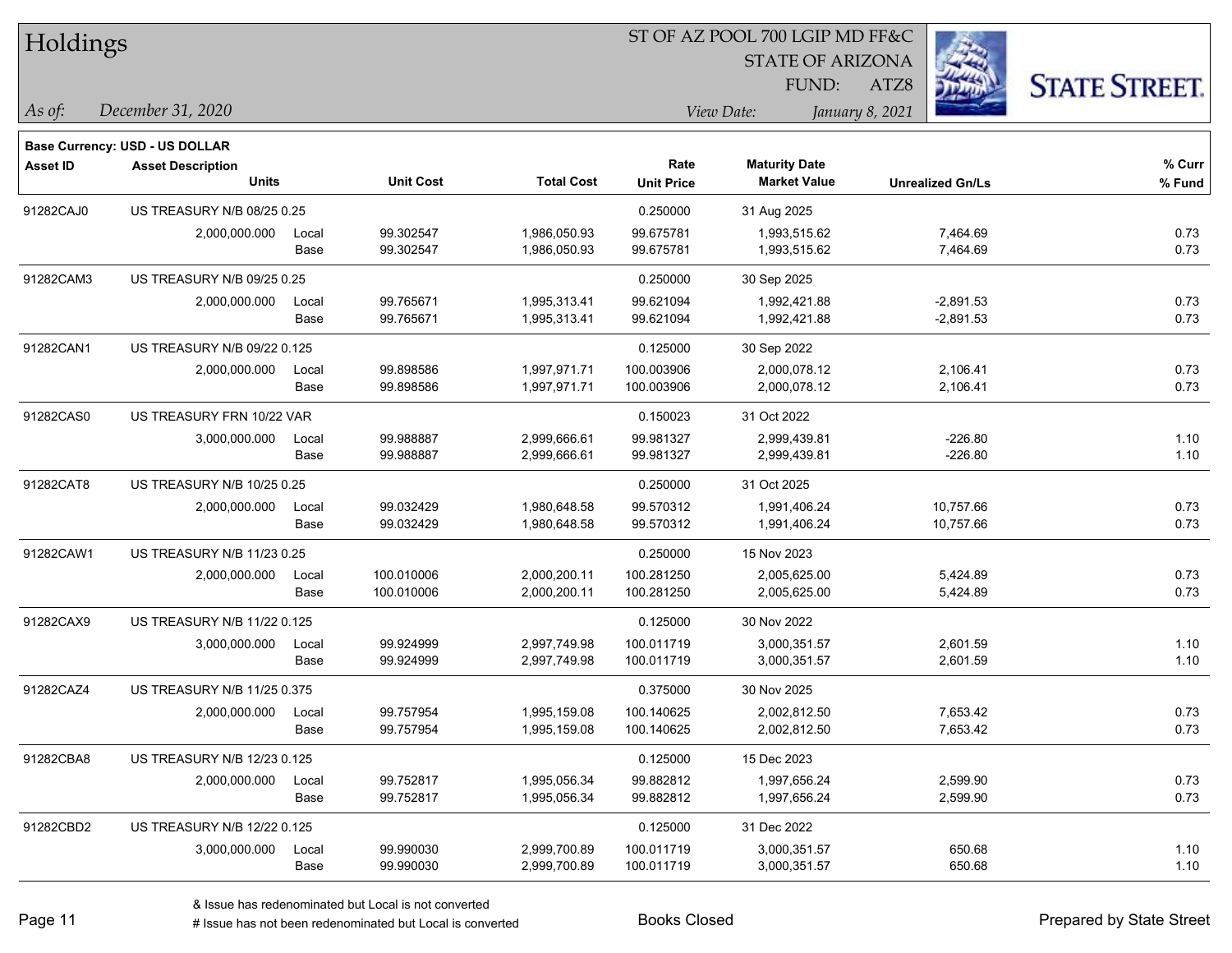| Holdings                                          |                                          |       |                  |                   |                           | ST OF AZ POOL 700 LGIP MD FF&C<br><b>STATE OF ARIZONA</b><br>FUND: | ATZ8<br>المنطلق         | <b>STATE STREET.</b> |
|---------------------------------------------------|------------------------------------------|-------|------------------|-------------------|---------------------------|--------------------------------------------------------------------|-------------------------|----------------------|
| $\vert$ As of:                                    | December 31, 2020                        |       |                  |                   |                           | View Date:                                                         | January 8, 2021         |                      |
| Base Currency: USD - US DOLLAR<br><b>Asset ID</b> | <b>Asset Description</b><br><b>Units</b> |       | <b>Unit Cost</b> | <b>Total Cost</b> | Rate<br><b>Unit Price</b> | <b>Maturity Date</b><br><b>Market Value</b>                        | <b>Unrealized Gn/Ls</b> | % Curr<br>% Fund     |
| <b>US DOLLAR Total</b>                            | 174,644,472.100                          | Local |                  | 175,910,038.80    |                           | 176,584,935.32                                                     | 674,896.52              | 64.62                |
| Original Face:                                    | 100,318,075.000                          | Base  |                  | 175,910,038.80    |                           | 176,584,935.32                                                     | 674,896.52              | 64.62                |
| <b>FIXED INCOME Total</b>                         |                                          |       |                  |                   |                           |                                                                    |                         |                      |
| Original Face:                                    | 174,644,472.100<br>100,318,075.000       | Base  |                  | 175,910,038.80    |                           | 176,584,935.32                                                     | 674,896.52              | 64.62                |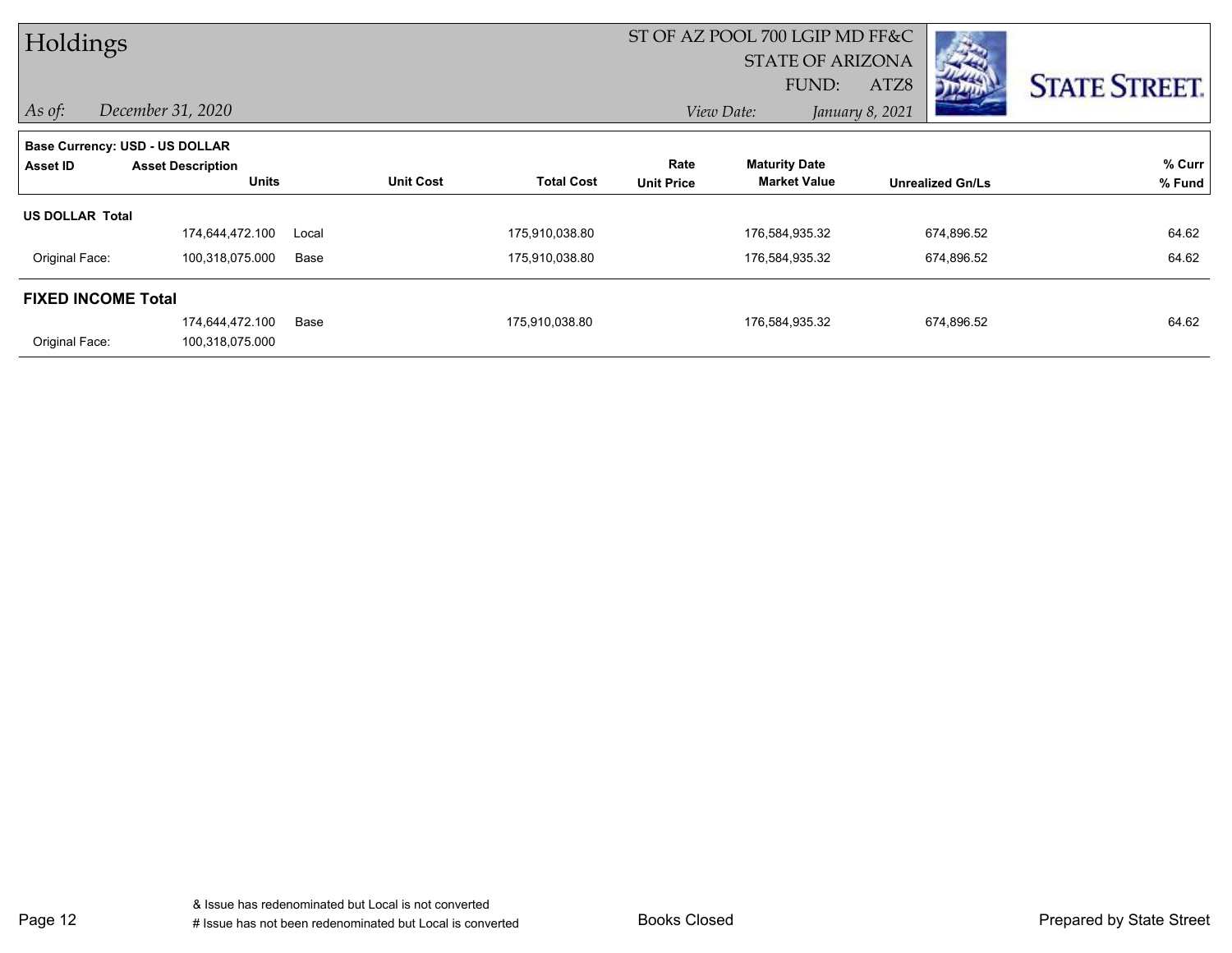| Holdings          |                                          |      |                  |                   | ST OF AZ POOL 700 LGIP MD FF&C<br><b>STATE OF ARIZONA</b><br>FUND: | ATZ8                                        |                 | <b>STATE STREET.</b>    |                  |
|-------------------|------------------------------------------|------|------------------|-------------------|--------------------------------------------------------------------|---------------------------------------------|-----------------|-------------------------|------------------|
| $\vert$ As of:    | December 31, 2020                        |      |                  |                   |                                                                    | View Date:                                  | January 8, 2021 |                         |                  |
|                   | <b>Base Currency: USD - US DOLLAR</b>    |      |                  |                   |                                                                    |                                             |                 |                         |                  |
| Asset ID          | <b>Asset Description</b><br><b>Units</b> |      | <b>Unit Cost</b> | <b>Total Cost</b> | Rate<br><b>Unit Price</b>                                          | <b>Maturity Date</b><br><b>Market Value</b> |                 | <b>Unrealized Gn/Ls</b> | % Curr<br>% Fund |
| <b>FUND Total</b> |                                          |      |                  |                   |                                                                    |                                             |                 |                         |                  |
| Original Face:    | 271,343,054.850<br>100,318,075.000       | Base |                  | 272,607,501.54    |                                                                    | 273,282,398.06                              |                 | 674,896.52              | 100.00           |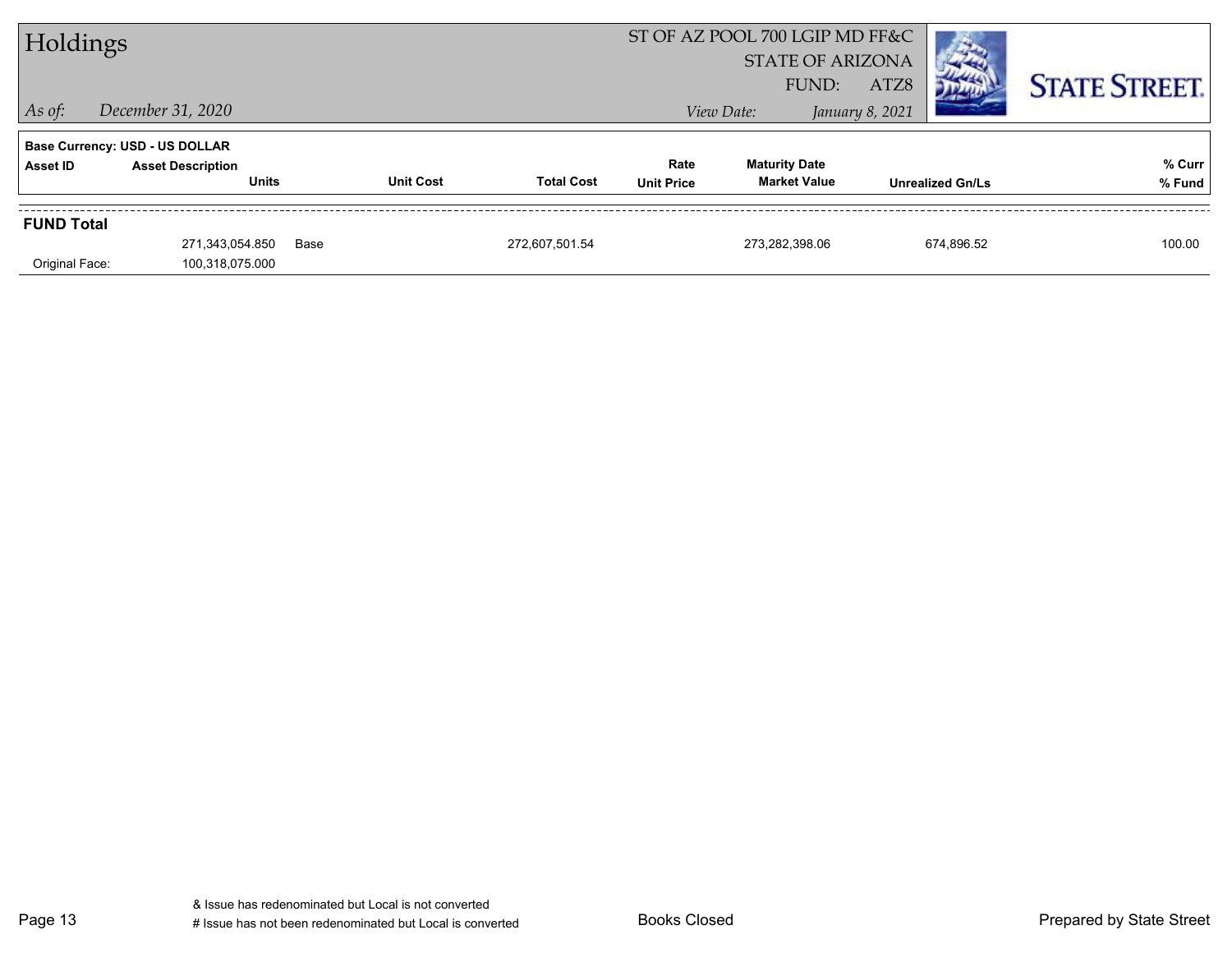## Currency Summary

*As of: December 31, 2020*

# ST OF AZ POOL 700 LGIP MD FF&C

STATE OF ARIZONA

ATZ8



*View Date:January 8, 2021*

FUND:

#### **Base Currency:USD - US DOLLAR**

|                        |                 |       |                   |                     | % Currency |                         |                          |                           |
|------------------------|-----------------|-------|-------------------|---------------------|------------|-------------------------|--------------------------|---------------------------|
|                        | <b>Units</b>    |       | <b>Total Cost</b> | <b>Market Value</b> | % Fund     | <b>Unreal Sec Gn/Ls</b> | <b>Unreal Curr Gn/Ls</b> | <b>Total Unreal Gn/Ls</b> |
| <b>US DOLLAR</b>       |                 |       |                   |                     |            |                         | Exchange Rate:           | 1.000000                  |
| <b>CASH</b>            |                 |       |                   |                     |            |                         |                          |                           |
|                        | 193,675.730     | Local | 193,675.73        | 193,675.73          | 0.07       | 0.00                    |                          | 0.00                      |
|                        |                 | Base  | 193,675.73        | 193,675.73          | 0.07       | 0.00                    | 0.00                     | 0.00                      |
| <b>CASH EQUIVALENT</b> |                 |       |                   |                     |            |                         |                          |                           |
|                        | 96,504,907.020  | Local | 96,503,787.01     | 96,503,787.01       | 35.31      | 0.00                    |                          | 0.00                      |
|                        |                 | Base  | 96,503,787.01     | 96,503,787.01       | 35.31      | 0.00                    | 0.00                     | 0.00                      |
| <b>FIXED INCOME</b>    |                 |       |                   |                     |            |                         |                          |                           |
|                        | 174,644,472.100 | Local | 175,910,038.80    | 176,584,935.32      | 64.62      | 674,896.52              |                          | 674,896.52                |
| Original Face:         | 100,318,075.000 | Base  | 175,910,038.80    | 176,584,935.32      | 64.62      | 674,896.52              | 0.00                     | 674,896.52                |
| <b>US DOLLAR Total</b> |                 |       |                   |                     |            |                         |                          |                           |
|                        | 271,343,054.850 | Local | 272,607,501.54    | 273,282,398.06      | 100.00     | 674,896.52              |                          | 674,896.52                |
| Original Face:         | 100,318,075.000 | Base  | 272,607,501.54    | 273,282,398.06      | 100.00     | 674,896.52              | 0.00                     | 674,896.52                |
| <b>FUND Total</b>      |                 |       |                   |                     |            |                         |                          |                           |
|                        | 271,343,054.850 | Base  | 272,607,501.54    | 273,282,398.06      | 100.00     | 674,896.52              | 0.00                     | 674,896.52                |
| Original Face:         | 100,318,075.000 |       |                   |                     |            |                         |                          |                           |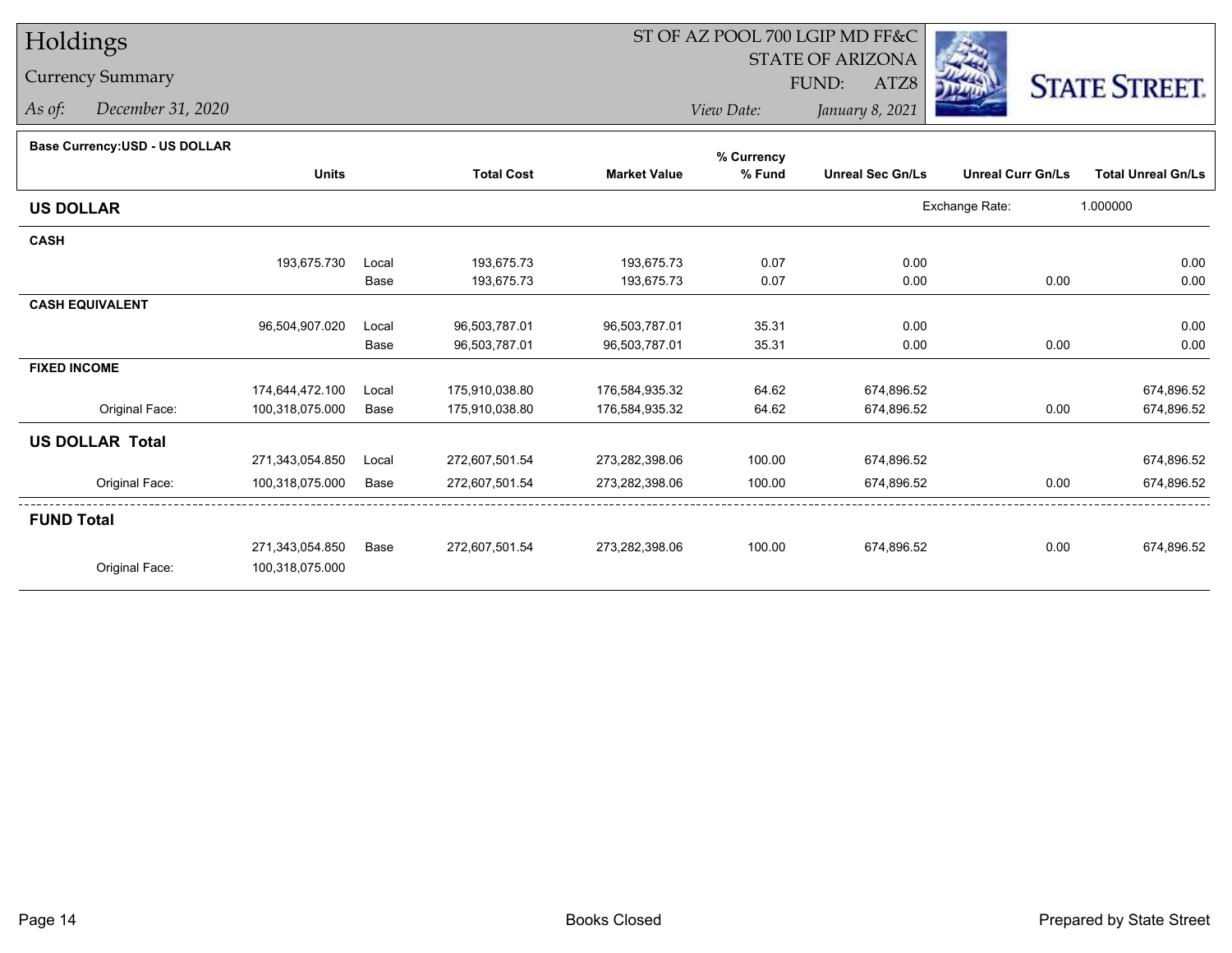| Holdings             |                                |                   |                     |            | ST OF AZ POOL 700 LGIP MD FF&C |                          |                           |
|----------------------|--------------------------------|-------------------|---------------------|------------|--------------------------------|--------------------------|---------------------------|
|                      |                                |                   |                     |            | <b>STATE OF ARIZONA</b>        |                          |                           |
| <b>Asset Summary</b> |                                |                   |                     |            | FUND:<br>ATZ8                  |                          | <b>STATE STREET.</b>      |
| As of:               | December 31, 2020              |                   |                     | View Date: | January 8, 2021                |                          |                           |
|                      | Base Currency: USD - US DOLLAR |                   |                     |            |                                |                          |                           |
|                      | <b>Units</b>                   | <b>Total Cost</b> | <b>Market Value</b> | % Fund     | <b>Unreal Sec Gn/Ls</b>        | <b>Unreal Curr Gn/Ls</b> | <b>Total Unreal Gn/Ls</b> |
| <b>CASH</b>          |                                |                   |                     |            |                                |                          |                           |
| <b>US DOLLAR</b>     |                                |                   |                     |            |                                |                          |                           |
|                      | 193,675.730                    | 193,675.73        | 193,675.73          | 0.07       | 0.00                           | 0.00                     | 0.00                      |
| <b>CASH Total</b>    |                                |                   |                     |            |                                |                          |                           |
|                      | 193,675.730                    | 193,675.73        | 193,675.73          | 0.07       | 0.00                           | 0.00                     | 0.00                      |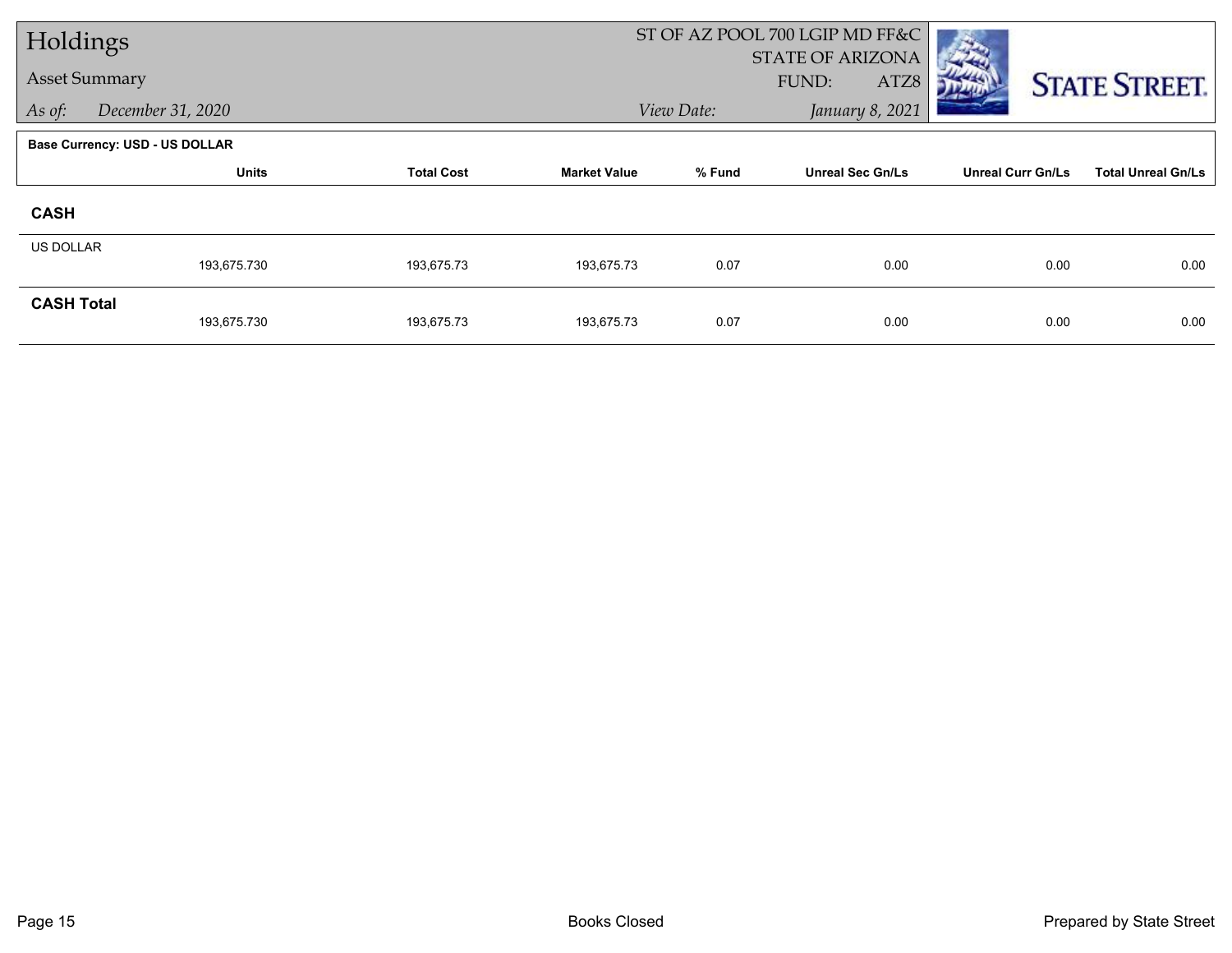| Holdings             |                                                |                   |                     |            | ST OF AZ POOL 700 LGIP MD FF&C |                          |                           |
|----------------------|------------------------------------------------|-------------------|---------------------|------------|--------------------------------|--------------------------|---------------------------|
|                      |                                                |                   |                     |            | <b>STATE OF ARIZONA</b>        |                          |                           |
| <b>Asset Summary</b> |                                                |                   |                     |            | FUND:<br>ATZ8                  |                          | <b>STATE STREET.</b>      |
| As of:               | December 31, 2020                              |                   |                     | View Date: | January 8, 2021                |                          |                           |
|                      | <b>Base Currency: USD - US DOLLAR</b>          |                   |                     |            |                                |                          |                           |
|                      | <b>Units</b>                                   | <b>Total Cost</b> | <b>Market Value</b> | % Fund     | <b>Unreal Sec Gn/Ls</b>        | <b>Unreal Curr Gn/Ls</b> | <b>Total Unreal Gn/Ls</b> |
|                      | <b>CASH EQUIVALENT</b>                         |                   |                     |            |                                |                          |                           |
| US DOLLAR            |                                                |                   |                     |            |                                |                          |                           |
|                      | 96,504,907.020                                 | 96,503,787.01     | 96,503,787.01       | 35.31      | 0.00                           | 0.00                     | 0.00                      |
|                      | <b>CASH EQUIVALENT Total</b><br>96,504,907.020 | 96,503,787.01     | 96,503,787.01       | 35.31      | 0.00                           | 0.00                     | 0.00                      |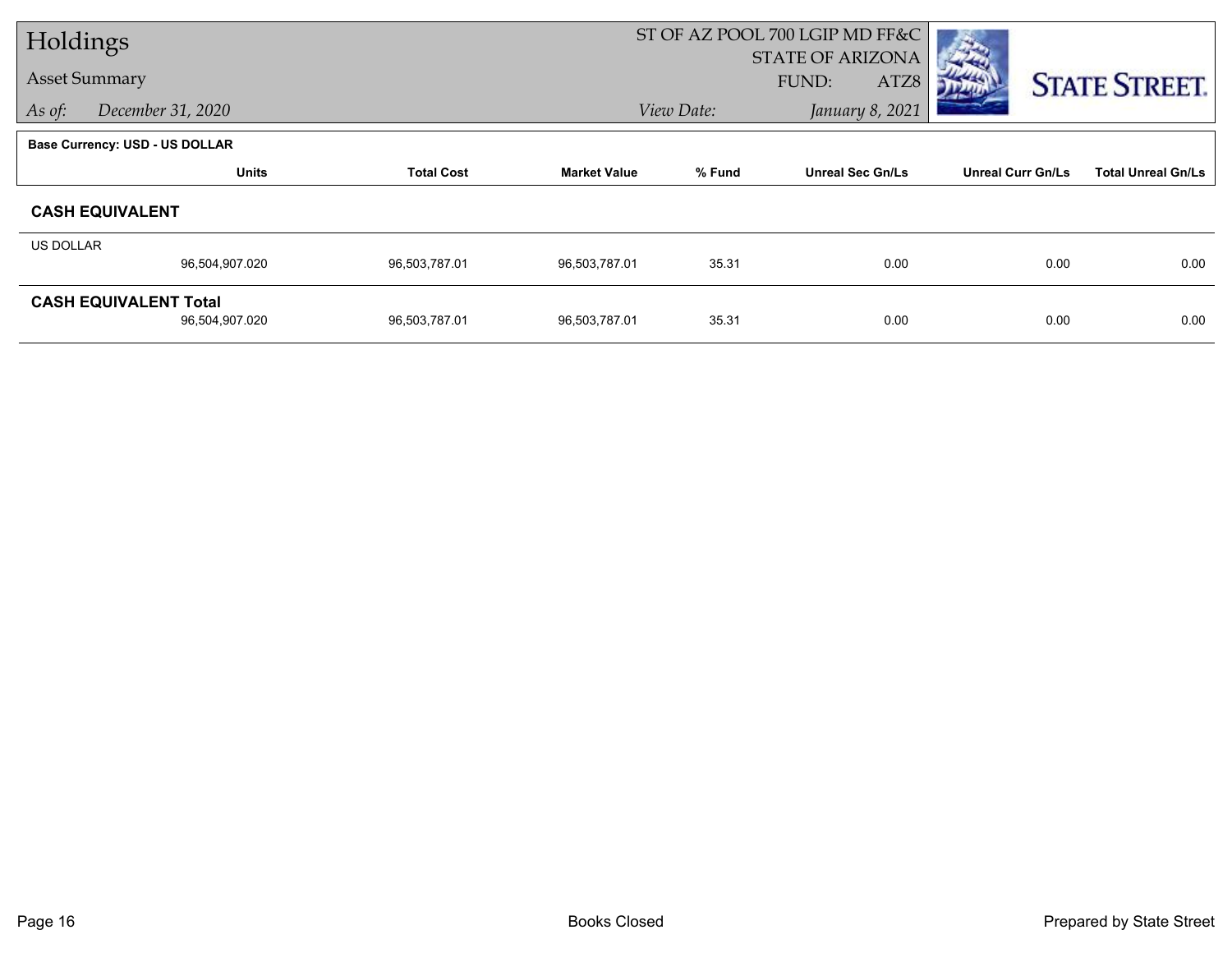| Holdings         |                                       |                   |                     |            | ST OF AZ POOL 700 LGIP MD FF&C |                          |                           |
|------------------|---------------------------------------|-------------------|---------------------|------------|--------------------------------|--------------------------|---------------------------|
|                  |                                       |                   |                     |            | <b>STATE OF ARIZONA</b>        |                          |                           |
|                  | <b>Asset Summary</b>                  |                   |                     |            | FUND:<br>ATZ8                  |                          | <b>STATE STREET.</b>      |
| As of:           | December 31, 2020                     |                   |                     | View Date: | January 8, 2021                |                          |                           |
|                  | <b>Base Currency: USD - US DOLLAR</b> |                   |                     |            |                                |                          |                           |
|                  | <b>Units</b>                          | <b>Total Cost</b> | <b>Market Value</b> | % Fund     | <b>Unreal Sec Gn/Ls</b>        | <b>Unreal Curr Gn/Ls</b> | <b>Total Unreal Gn/Ls</b> |
|                  | <b>FIXED INCOME</b>                   |                   |                     |            |                                |                          |                           |
| <b>US DOLLAR</b> |                                       |                   |                     |            |                                |                          |                           |
|                  | 174,644,472.100                       | 175,910,038.80    | 176,584,935.32      | 64.62      | 674,896.52                     | 0.00                     | 674,896.52                |
|                  | <b>FIXED INCOME Total</b>             |                   |                     |            |                                |                          |                           |
|                  | 174,644,472.100                       | 175,910,038.80    | 176,584,935.32      | 64.62      | 674,896.52                     | 0.00                     | 674,896.52                |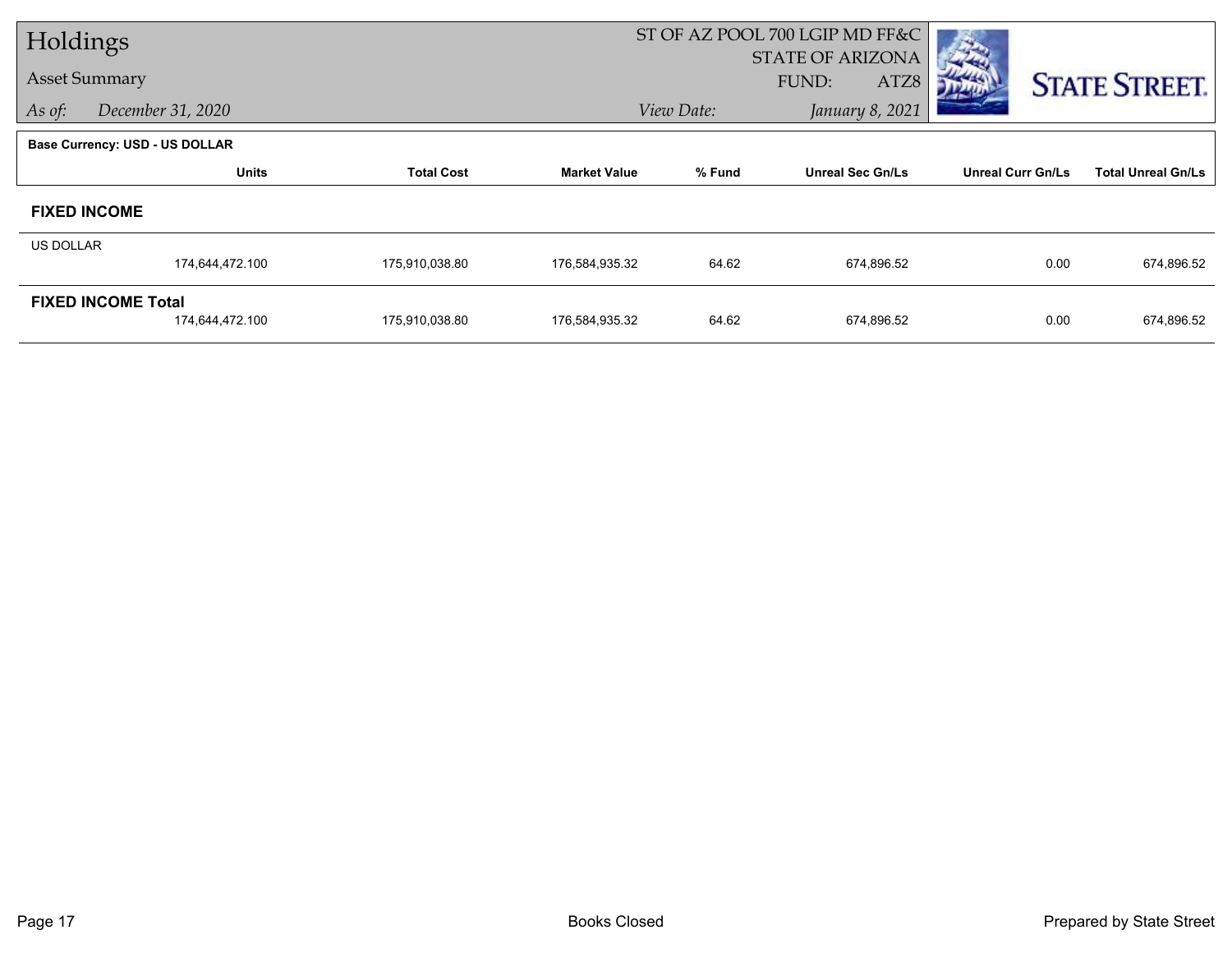| Holdings                    |                                       |                |                     | ST OF AZ POOL 700 LGIP MD FF&C |                         |                          |                           |
|-----------------------------|---------------------------------------|----------------|---------------------|--------------------------------|-------------------------|--------------------------|---------------------------|
|                             |                                       |                |                     | <b>STATE OF ARIZONA</b>        |                         |                          |                           |
|                             | <b>Asset Summary</b>                  |                |                     | ATZ8<br>FUND:                  |                         |                          | <b>STATE STREET.</b>      |
| December 31, 2020<br>As of: |                                       |                |                     | View Date:                     | January 8, 2021         |                          |                           |
|                             | <b>Base Currency: USD - US DOLLAR</b> |                |                     |                                |                         |                          |                           |
|                             | <b>Total Cost</b><br><b>Units</b>     |                | <b>Market Value</b> | % Fund                         | <b>Unreal Sec Gn/Ls</b> | <b>Unreal Curr Gn/Ls</b> | <b>Total Unreal Gn/Ls</b> |
| <b>FUND Total</b>           |                                       |                |                     |                                |                         |                          |                           |
|                             | 271,343,054.850                       | 272.607.501.54 | 273.282.398.06      | 100.00                         | 674.896.52              | 0.00                     | 674,896.52                |